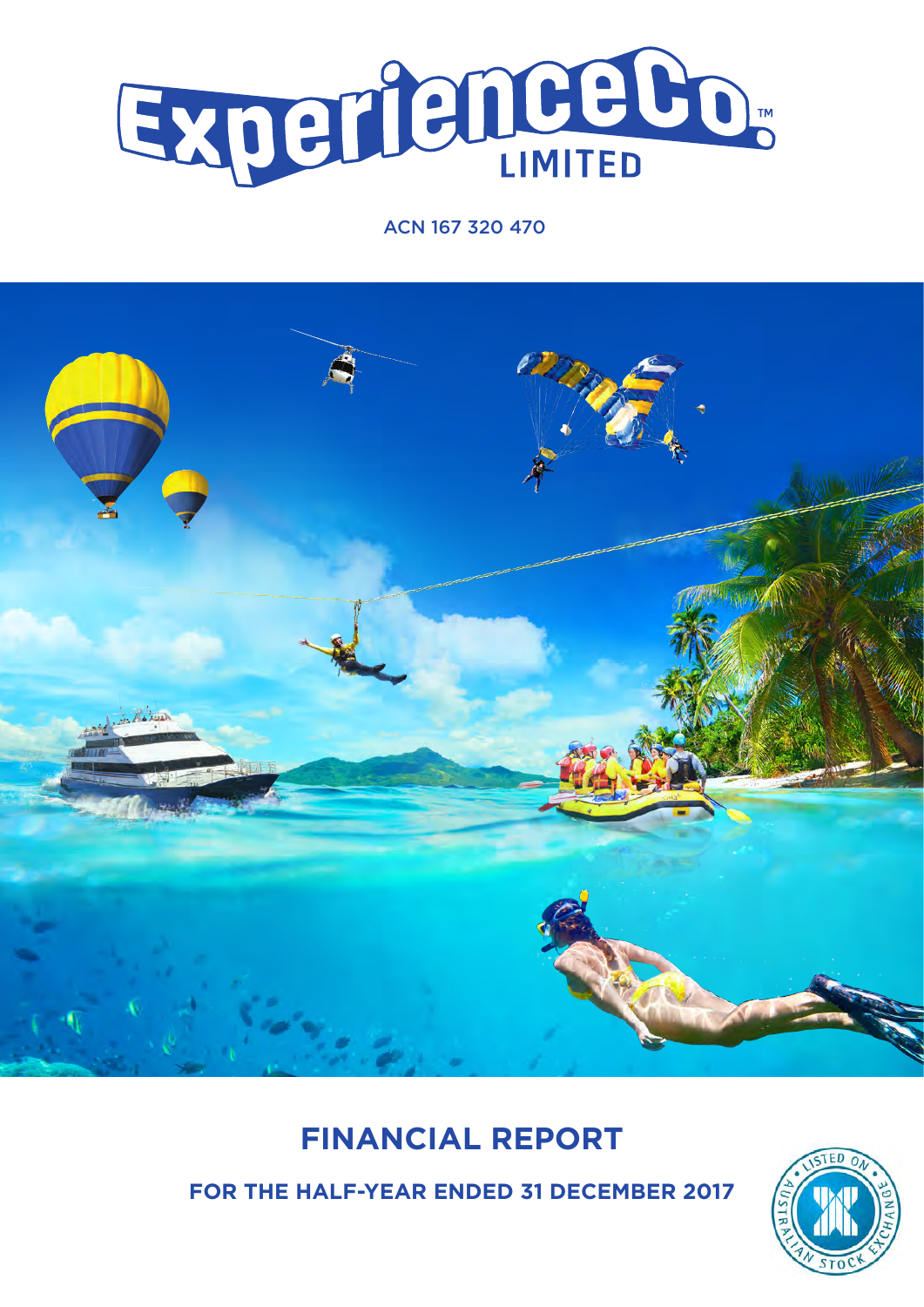

## **Half Year Report for the period ended 31 December 2017**

## **Contents**

| Directors' Report                                                       | 1              |
|-------------------------------------------------------------------------|----------------|
| Consolidated Statement of Profit or Loss and Other Comprehensive Income | 4              |
| Consolidated Statement of Financial Position                            | 5              |
| Consolidated Statement of Changes in Equity                             | 6              |
| <b>Consolidated Statement of Cash Flows</b>                             | $\overline{7}$ |
| Notes to the Consolidated Financial Statements                          | 8              |
| Directors' Declaration                                                  | 15             |
| Independent Auditor's Review Report                                     | 16             |
| Auditor's Independence Declaration                                      | 18             |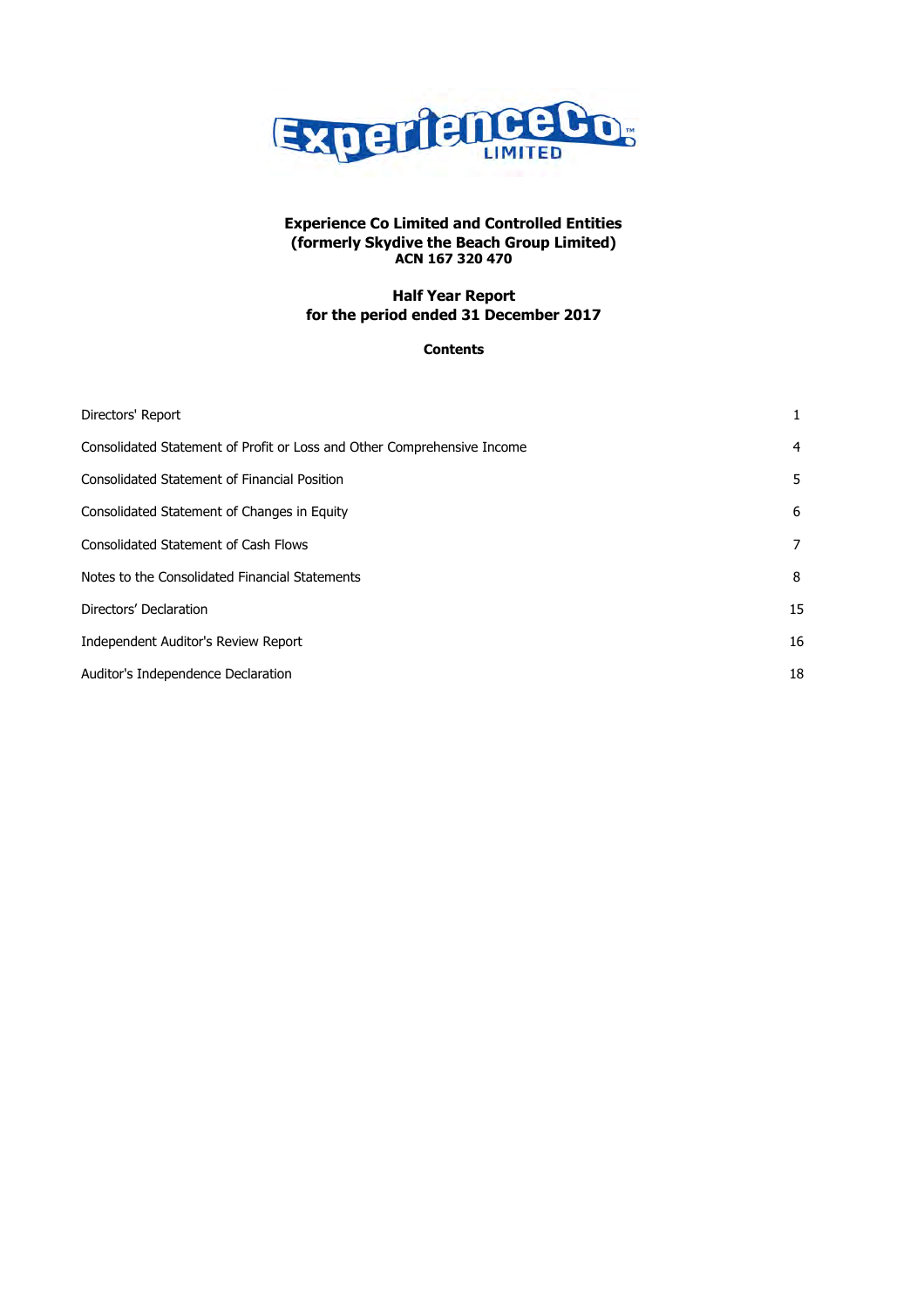#### **Appendix 4D for the half year ended 31 December 2017**

#### **Results for Announcement to the Market**

|                                                                          | Half-year ended<br>31-Dec-17<br>\$'000 | Half-year ended<br>31-Dec-16<br>\$'000 | Variance<br>$\frac{0}{0}$ |
|--------------------------------------------------------------------------|----------------------------------------|----------------------------------------|---------------------------|
| Revenue from ordinary activities                                         | 59,239                                 | 39,098                                 | 51.5%                     |
| Earnings before interest, taxes, depreciation and amortisation (EBITDA)* | 11,197                                 | 8,173                                  | 37.0%                     |
| Net profit before tax                                                    | 6,072                                  | 5,133                                  | 18.3%                     |
| Net profit after tax attributable to members of the parent entity        | 4,641                                  | 3,626                                  | 28.0%                     |

#### **Significant Events**

On 6 October 2017 the name of the Company was changed from Skydive the Beach Group Limited to Experience Co Limited.

On 10 October 2017 30,304,000 shares were issued at \$0.66 each to institutional investors and on 3 November 2017 1,515,152 shares were issued at \$0.66 each, both share issues were part of the GBR Helicopters Pty Ltd acquisition.

On 4 December 2017 77,102,361 shares were issued at \$0.74 each to institutional investors on the basis of 3 shares for every 17 shares held, and 5,255,901 shares were issued at \$0.74 each to retail investors on the basis of 3 shares for every 17 shares held. Both share issues were part of the Big Cat Green Island Cruises Pty Ltd, Tropical Journeys business and the Calypso Reef Charters Pty Ltd acquisitions.

Experience Co Limited acquired the following adventure businesses from 1 July 2017 to 31 December 2017:

- On 21 July 2017, acquired 100% of the ordinary shares in Byron Bay Ballooning Pty Ltd.
- On 18 September 2017, acquired 100% of the ordinary shares in Air Vistas Pty Ltd (trading as Wine Country Ballooning).
- On 1 November 2017, acquired 100% of the ordinary shares in GBR Helicopters Pty Ltd and GBRH Holdings Pty Ltd.
- On 28 November 2017, acquired 100% of the ordinary shares in Blue Ocean Productions Pty Ltd.
- On 13 December 2017, acquired 100% of the ordinary shares in Big Cat Green Island Cruises Pty Ltd.

- On 19 December 2017, acquired the business Tropical Journeys, and 100% of the ordinary shares in Calypso Reef Charters Pty Ltd.

#### **Commentary on the Results**

Experience Co Limited operates 18 skydiving drop zones throughout Australia and 3 in New Zealand and a leading eco-tourism adventure business throughout Australia offering white water rafting, hot air ballooning, canyoning, sea kayaking, air and sea tours to the Great Barrier Reef and Daintree tours.

Presented in the directors' report is a summary of historical and current financial performance information which shows that revenue increased by 51.5% compared to the same period last year and EBITDA\* increased by 37.0% compared to the same period last year.

\* EBITDA is a financial measure which is not prescribed by Australian Accounting Standards ("AAS") and represents the profit under AAS adjusted for specific non-cash and significant items. The directors consider EBITDA to reflect the core earnings of the consolidated entity. A reconciliation between EBITDA and profit after income tax for the half year ended 31 December 2017 is included in the directors' report.

#### **Dividends**

On 29 September 2017, a fully franked dividend of \$0.01 per share was paid out of retained profits at 30 June 2017, amounting to \$4,348,777.

There have been no other dividends paid or declared during the period.

### **Net Tangible Assets**

|                               | 31-Dec-17 | 30-Jun-17 |
|-------------------------------|-----------|-----------|
| Net assets per share          | 0.32      | 0.22      |
| Net tangible assets per share | 0.16      | 0.11      |

#### **Half Year Report**

The half year report of Experience Co Limited for the half year ended 31 December 2017 is attached.

#### **Audit Status**

The accounts were reviewed by the Group's auditors whose report is attached as part of the half year ended 31 December 2017.

**Anthony Boucaut Anthony Ritter** 12 February 2018

 $\mathcal{A}$   $\partial \theta$ 

Managing Director **Chief Executive Officer**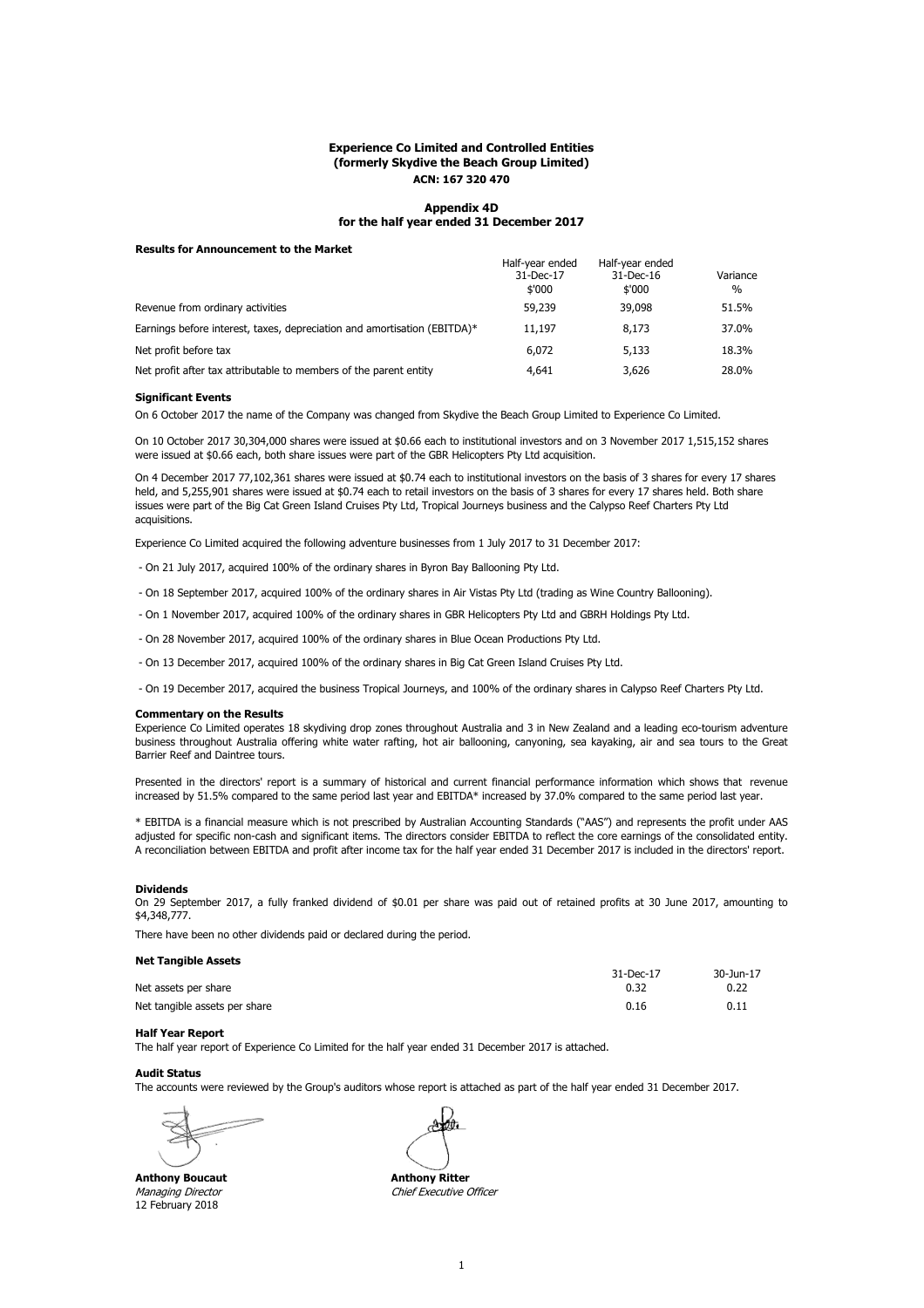#### **Directors' Report**

The directors present their report on the consolidated entity (referred to herein as the Group) consisting of Experience Co Limited (formerly Skydive The Beach Group Limited) and its controlled entities for the half year ended 31 December 2017. The Company has changed its name from Skydive The Beach Group Limited to Experience Co Limited with effect from 6 October 2017.

The following persons were directors of Experience Co Limited during or since the end of the period up to the date of this report:

| William Beerworth | Non-Executive Director and Chairman            |
|-------------------|------------------------------------------------|
| Anthony Boucaut   | Executive Director and Managing Director       |
| Anthony Ritter    | Executive Director and Chief Executive Officer |
| Colin Hughes      | Non-Executive Director                         |
| John Diddams      | Non-Executive Director                         |

#### **Principal Activities**

The principal activities of the consolidated group during the period was the provision of adventure tourism and leisure experiences to the public in Australia and New Zealand. A number of acquisitions were made in the 6 months to 31 December 2017, adding to the Group's product portfolio.

Other than the acquisitions listed on pages 8 and 9 of the financial report, there were no significant changes in the nature of the consolidated group's principal activities during the period.

#### **Operating Results and Review of Operations**

In the 6 months to 31 December 2017, Experience Co Limited recorded strong revenue and EBITDA growth from existing operations, as well as being driven by the following acquisitions:

- On 21 July 2017, acquired 100% of the ordinary shares in Byron Bay Ballooning Pty Ltd.
- On 18 September 2017, acquired 100% of the ordinary shares in Air Vistas Pty Ltd (trading as Wine Country Ballooning).
- On 1 November 2017, acquired 100% of the ordinary shares in GBR Helicopters Pty Ltd and GBRH Holdings Pty Ltd.
- On 28 November 2017, acquired 100% of the ordinary shares in Blue Ocean Productions Pty Ltd.
- On 13 December 2017, acquired 100% of the ordinary shares in Big Cat Green Island Cruises Pty Ltd.
- On 19 December 2017, acquired the business Tropical Journeys, and 100% of the ordinary shares in Calypso Reef Charters Pty Ltd.

Presented below is a summary of historical and current operating statistics and financial performance information, including a comparison of actual results for the period ended 31 December 2017 against the same period last year.

|                                                                          | Half-year ended |              |               |  |
|--------------------------------------------------------------------------|-----------------|--------------|---------------|--|
|                                                                          | 31-Dec-17       | $31$ -Dec-16 | $\frac{0}{0}$ |  |
|                                                                          | Actual          | Actual       | Variance      |  |
| Revenue from ordinary activities                                         | 59,239          | 39,098       | 51.5%         |  |
| Earnings before interest, taxes, depreciation and amortisation (EBITDA)* | 11,197          | 8,173        | 37.0%         |  |
| Net profit before tax                                                    | 6,072           | 5,133        | 18.3%         |  |
| Net profit after tax attributable to members of the parent entity        | 4,641           | 3,626        | 28.0%         |  |

\* EBITDA is a financial measure which is not prescribed by Australian Accounting Standards ("AAS") and represents the profit under AAS adjusted for specific non-cash and significant items. The directors consider EBITDA to reflect the core earnings of the consolidated entity. A reconciliation between EBITDA and profit after income tax for the half year ended 31 December 2017 is included below.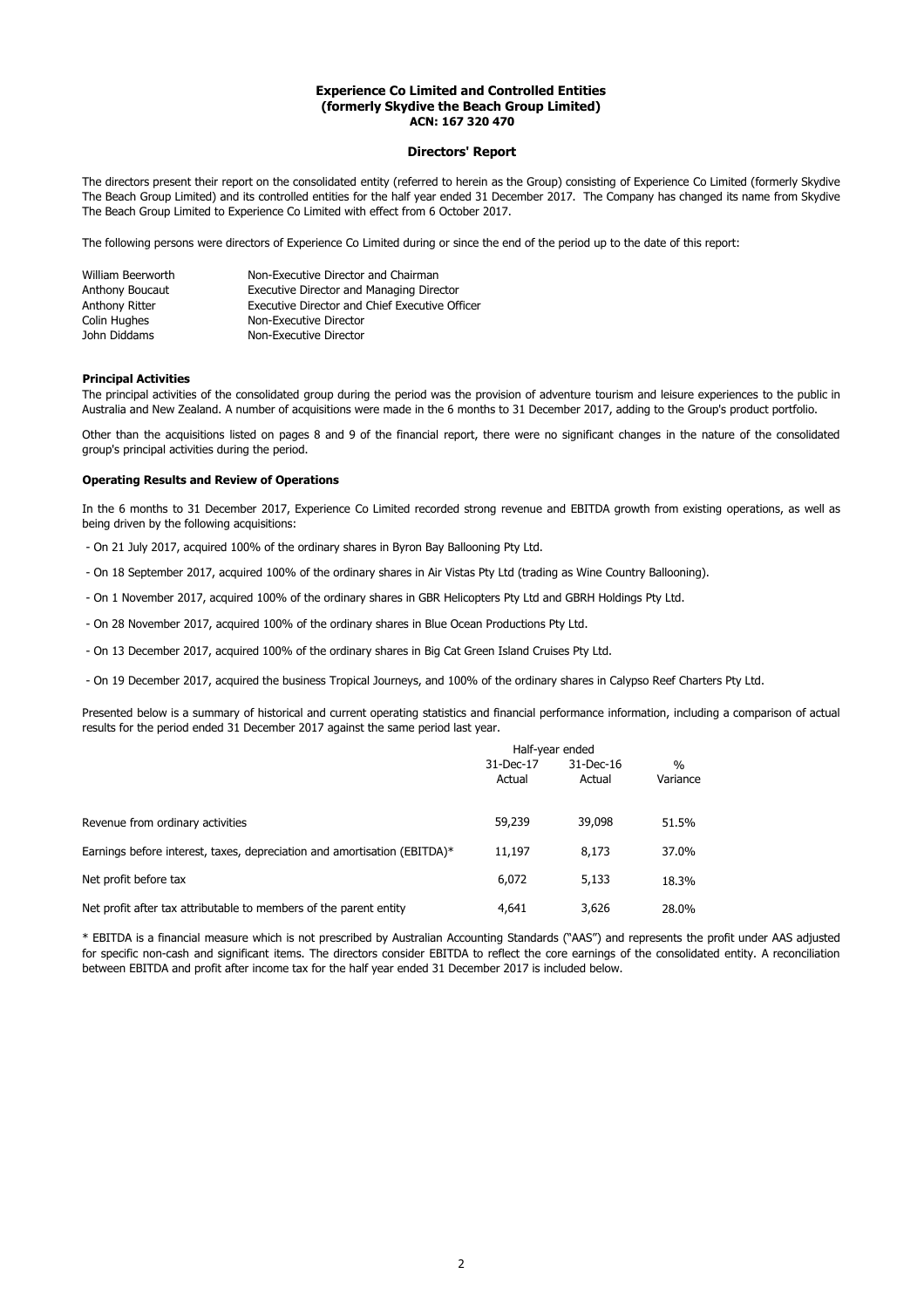#### **Reconciliation of EBITDA to NPAT**

|                                                                         | Half-year ended     |                        |
|-------------------------------------------------------------------------|---------------------|------------------------|
|                                                                         | 31-Dec-17<br>\$'000 | $31$ -Dec-16<br>\$'000 |
| Earnings before interest, taxes, depreciation and amortisation (EBITDA) | 11,197              | 8,173                  |
| Deduct: Depreciation and amortisation                                   | (4,231)             | (2,635)                |
| Deduct: Finance costs                                                   | (894)               | (405)                  |
| Net profit before tax                                                   | 6,072               | 5,133                  |
| Income tax expense                                                      | (1, 431)            | (1,507)                |
| Net profit after tax                                                    | 4,641               | 3,626                  |

#### **Dividends**

On 29 September 2017, a fully franked dividend of \$0.01 per share was paid out of retained profits at 30 June 2017, amounting to \$4,348,777.

There have been no other dividends paid or declared during the period.

#### **Significant Changes in State of Affairs**

On 6 October 2017 the name of the Company was changed from Skydive the Beach Group Limited to Experience Co Limited.

On 10 October 2017 30,304,000 shares were issued at \$0.66 each to institutional investors and on 3 November 2017 1,515,152 shares were issued at \$0.66 each, both share issues were part of the GBR Helicopters Pty Ltd acquisition.

On 4 December 2017 77,102,361 shares were issued at \$0.74 each to institutional investors on the basis of 3 shares for every 17 shares held, and 5,255,901 shares were issued at \$0.74 each to retail investors on the basis of 3 shares for every 17 shares held. Both share issues were part of the Big Cat Green Island Cruises Pty Ltd, Tropical Journeys business and the Calypso Reef Charters Pty Ltd acquisitions.

Experience Co Limited acquired the following adventure businesses from 1 July 2017 to 31 December 2017:

- On 21 July 2017, acquired 100% of the ordinary shares in Byron Bay Ballooning Pty Ltd.
- On 18 September 2017, acquired 100% of the ordinary shares in Air Vistas Pty Ltd (trading as Wine Country Ballooning).
- On 1 November 2017, acquired 100% of the ordinary shares in GBR Helicopters Pty Ltd and GBRH Holdings Pty Ltd.
- On 28 November 2017, acquired 100% of the ordinary shares in Blue Ocean Productions Pty Ltd.
- On 13 December 2017, acquired 100% of the ordinary shares in Big Cat Green Island Cruises Pty Ltd.
- On 19 December 2017, acquired the business Tropical Journeys, and 100% of the ordinary shares in Calypso Reef Charters Pty Ltd.

#### **Events Subsequent to the End of the Reporting Period**

No material events subsequent to end of the reporting period.

#### **Rounding of Amounts**

The Company is an entity to which ASIC Corporations (Rounding in Financial/Director's Reports) Instrument 206/191 issued by ASIC relating to rounding off applies, amounts in the financial statements and directors' report have been rounded to the nearest thousand dollars.

#### **Auditor's independence declaration**

A copy of the auditor's independence declaration as requested under section 307 c of the Corporation Act 2001 is set out on page 20.

This report is made in accordance with a resolution of directors, pursuant to section 306(3)(a) of the Corporations Act 2001.

Signed on behalf of the directors

**Anthony Boucaut Anthony Ritter** Managing Director **Chief Executive Officer** Dated : 12 February 2018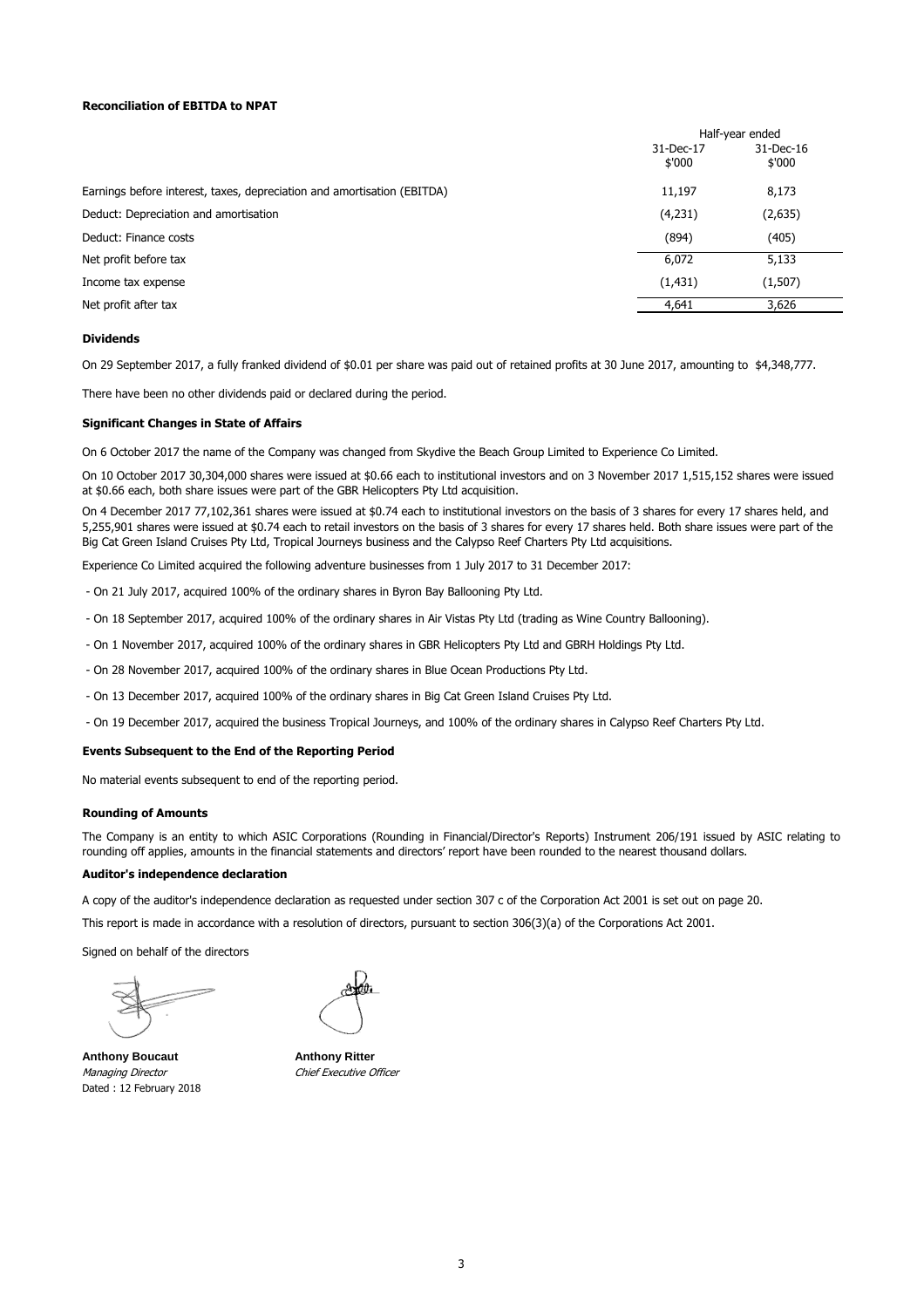## **Consolidated Statement of Profit or Loss and Other Comprehensive Income for the half year ended 31 December 2017**

|                                                                                     | <b>Consolidated Group</b> |                  |
|-------------------------------------------------------------------------------------|---------------------------|------------------|
|                                                                                     | Half Year Ended           | Half Year Ended  |
|                                                                                     | 31 December 2017          | 31 December 2016 |
|                                                                                     | \$000                     | \$000            |
| Revenue                                                                             | 59,239                    | 39,098           |
| Cost of sales                                                                       | (34, 879)                 | (22, 812)        |
| Gross profit                                                                        | 24,360                    | 16,286           |
| Other income                                                                        | 500                       | 220              |
| Administration expenses                                                             | (10, 287)                 | (6,217)          |
| Occupancy expenses                                                                  | (1, 594)                  | (995)            |
| Depreciation and amortisation expenses                                              | (4,231)                   | (2,635)          |
| Marketing, advertising and agents commission                                        | (1, 291)                  | (939)            |
| Repairs and maintenance expenses                                                    | (491)                     | (182)            |
| Finance costs                                                                       | (894)                     | (405)            |
| Net profit before income tax                                                        | 6,072                     | 5,133            |
| Income tax expense                                                                  | (1, 431)                  | (1,507)          |
| Net profit after tax attributable to members of the parent entity                   | 4,641                     | 3,626            |
| Other comprehensive income:                                                         |                           |                  |
| Items that will be reclassified to profit or loss when specific conditions are met: |                           |                  |
| Exchange differences on translation of foreign operations                           | 208                       | 89               |
| Total other comprehensive income                                                    | 208                       | 89               |
| Total comprehensive income for the period                                           | 4,849                     | 3,715            |
|                                                                                     |                           |                  |
| <b>Earnings per share</b>                                                           |                           |                  |
| From continuing operations:                                                         |                           |                  |
| Basic earnings per share (cents)<br>Diluted earnings per share (cents)              | 2.03<br>1.94              | 1.75<br>1.71     |
|                                                                                     |                           |                  |

The accompanying notes form part of these financial statements.

.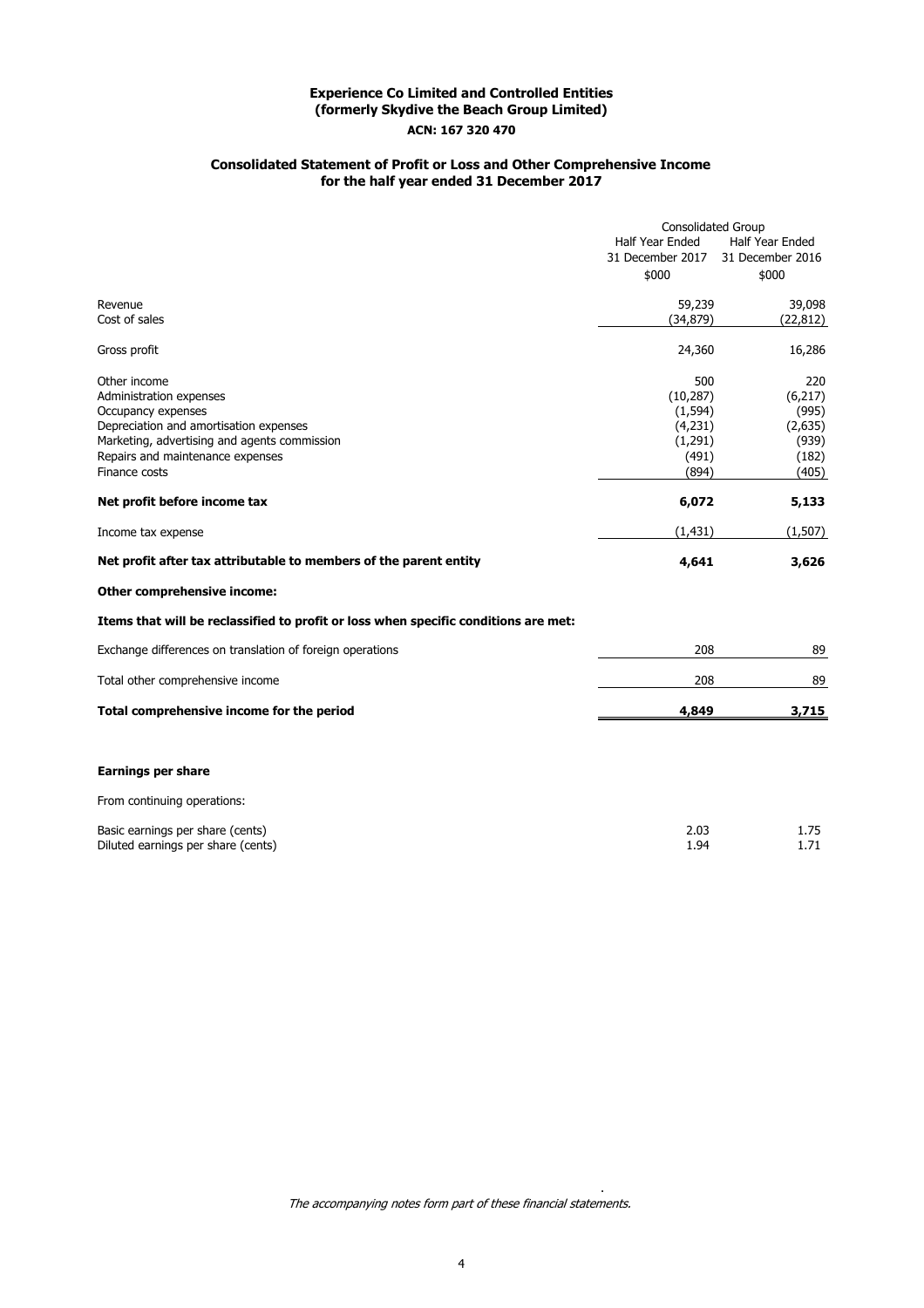## **Consolidated Statement of Financial Position as at 31 December 2017**

|                                                                         |                  | <b>Consolidated Group</b>          |                             |
|-------------------------------------------------------------------------|------------------|------------------------------------|-----------------------------|
|                                                                         | Note             | As at<br>31 December 2017<br>\$000 | As at<br>30-Jun-17<br>\$000 |
| <b>ASSETS</b><br><b>Current assets</b>                                  |                  |                                    |                             |
| Cash and cash equivalents<br>Trade and other receivables<br>Inventories | $\mathbf 2$      | 14,465<br>12,724<br>4,204          | 9,490<br>4,340<br>2,525     |
| Other current assets<br>Current tax assets                              |                  | 3,408<br>252                       | 3,705                       |
| <b>Total current assets</b>                                             |                  | 35,053                             | 20,060                      |
| <b>Non-current assets</b><br>Trade and other receivables                |                  |                                    |                             |
| Property, plant and equipment                                           | 5                | 1,175<br>122,724                   | 1,153<br>70,370             |
| Intangible assets                                                       | 6                | 89,043                             | 47,959                      |
| Other non current assets                                                |                  | 1,037                              | 38                          |
| Deferred tax assets                                                     |                  | 2,294                              |                             |
| <b>Total non-current assets</b>                                         |                  | 216,273                            | 119,520                     |
| <b>Total assets</b>                                                     |                  | 251,325                            | 139,580                     |
| <b>LIABILITIES</b>                                                      |                  |                                    |                             |
| <b>Current liabilities</b>                                              |                  |                                    |                             |
| Trade and other payables                                                |                  | 14,738                             | 6,596                       |
| Deferred revenue                                                        |                  | 1,179                              | 891                         |
| Borrowings<br>Provisions                                                | 11               | 7,974                              | 5,692                       |
| Current tax liabilities                                                 |                  | 2,195<br>1,518                     | 1,490<br>1,338              |
| <b>Total current liabilities</b>                                        |                  | 27,604                             | 16,007                      |
|                                                                         |                  |                                    |                             |
| <b>Non-current liabilities</b>                                          |                  |                                    |                             |
| Borrowings<br>Deferred tax liabilities                                  | 11               | 33,031<br>11,404                   | 23,932<br>4,962             |
| Provisions                                                              |                  | 783                                | 183                         |
| <b>Total non-current liabilities</b>                                    |                  | 45,218                             | 29,077                      |
| <b>Total liabilities</b>                                                |                  | 72,822                             | 45,084                      |
|                                                                         |                  |                                    |                             |
| <b>Net assets</b>                                                       |                  | 178,503                            | 94,496                      |
| <b>Equity</b>                                                           |                  |                                    |                             |
| Issued capital                                                          | $\boldsymbol{7}$ | 167,828                            | 84,321                      |
| Retained earnings<br>Reserves                                           |                  | 12,500<br>(1,825)                  | 12,208<br>(2,033)           |
| <b>Total equity</b>                                                     |                  | 178,503                            | 94,496                      |
|                                                                         |                  |                                    |                             |

The accompanying notes form part of these financial statements.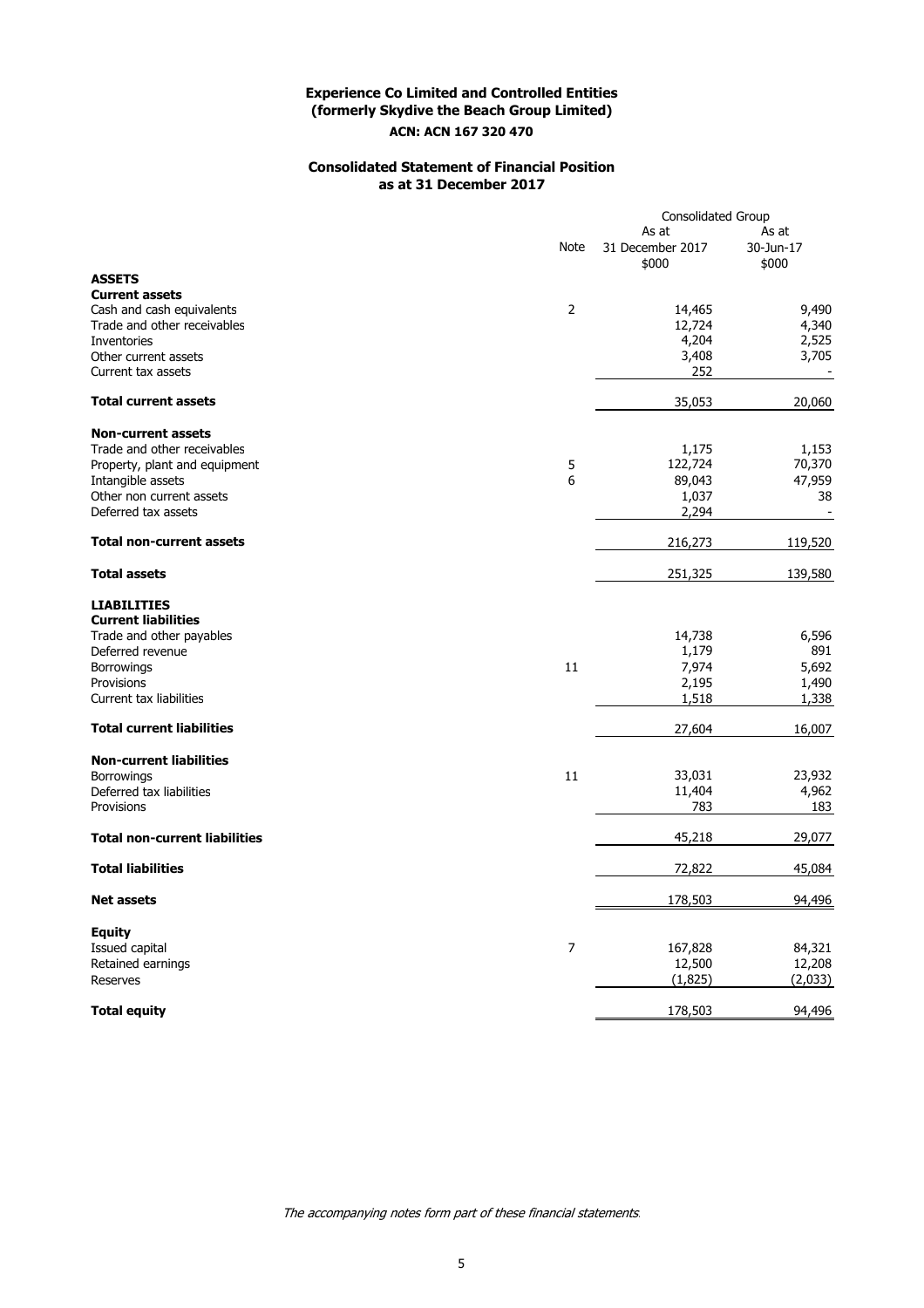## **Consolidated Statement of Changes in Equityfor the half year ended 31 December 2017**

|                                                                            | <b>Note</b>    | Issued<br>Capital<br>\$000 | Retained<br>Earnings<br>\$000 | Asset<br>Revaluation<br>Reserve<br>\$000 | Common<br><b>Control Reserve</b><br>\$000 | Share Option<br>Reserve<br>\$000 | Foreign<br>Currency<br>Translation<br>Reserve<br>\$000 | Total<br>\$000       |
|----------------------------------------------------------------------------|----------------|----------------------------|-------------------------------|------------------------------------------|-------------------------------------------|----------------------------------|--------------------------------------------------------|----------------------|
| <b>Consolidated Group</b>                                                  |                |                            |                               |                                          |                                           |                                  |                                                        |                      |
| Balance at 1 July 2016                                                     |                | 65,231                     | 6,689                         | 2,386                                    | (4, 171)                                  | 13                               | (101)                                                  | 70,047               |
| <b>Comprehensive income</b>                                                |                |                            |                               |                                          |                                           |                                  |                                                        |                      |
| Profit for the period                                                      |                |                            | 3,626<br>$\overline{a}$       |                                          |                                           |                                  |                                                        | 3,626                |
| Other comprehensive income<br><b>Total comprehensive income</b>            |                |                            | 3,626                         | $\blacksquare$                           |                                           | $\overline{\phantom{a}}$         | 89<br>89                                               | 89<br>3,715          |
| Transactions with owners, in their capacity as owners                      |                |                            |                               |                                          |                                           |                                  |                                                        |                      |
| <b>Issued shares</b>                                                       |                | 19,627                     |                               |                                          |                                           |                                  | $\overline{\phantom{a}}$                               | 19,627               |
| Transaction costs, net of tax impact                                       |                | (1,033)                    |                               |                                          |                                           |                                  |                                                        | (1,033)              |
| Distributions paid or provided for                                         |                |                            | (3,963)                       |                                          |                                           |                                  | $\overline{\phantom{a}}$                               | (3,963)              |
| Movement in share options reserve<br><b>Total transactions with owners</b> |                | 18,594                     | (3, 963)                      | $\sim$                                   | $\sim$                                    | 3<br>$\overline{3}$              | 100<br>100                                             | 103<br>14,734        |
|                                                                            |                |                            |                               |                                          |                                           |                                  |                                                        |                      |
| <b>Balance as at 31 December 2016</b>                                      |                | 83,825                     | 6,352                         | 2,386                                    | (4, 171)                                  | 16                               | 88                                                     | 88,495               |
| Balance at 1 July 2017                                                     |                | 84,321                     | 12,208                        | 2,386                                    | (4, 171)                                  | 18                               | (266)                                                  | 94,496               |
| <b>Comprehensive income</b>                                                |                |                            |                               |                                          |                                           |                                  |                                                        |                      |
| Profit for the period                                                      |                |                            | 4,641                         |                                          |                                           |                                  |                                                        | 4,641<br>208         |
| Other comprehensive income<br><b>Total comprehensive income</b>            |                | $\sim$                     | 4,641                         | $\sim$                                   |                                           | $\sim$                           | 208<br>208                                             | 4,849                |
|                                                                            |                |                            |                               |                                          |                                           |                                  |                                                        |                      |
| Transactions with owners, in their capacity as owners                      |                |                            |                               |                                          |                                           |                                  |                                                        |                      |
| Issued shares                                                              | $\overline{7}$ | 86,946                     |                               |                                          |                                           |                                  |                                                        | 86,946               |
| Transaction costs, net of tax impact<br>Distributions paid or provided for | 3              | (3, 438)                   | (4, 349)                      |                                          |                                           |                                  |                                                        | (3, 438)<br>(4, 349) |
| <b>Total transactions with owners</b>                                      |                | 83,507                     | (4, 349)                      | $\overline{\phantom{a}}$                 |                                           | Ξ                                | $\sim$                                                 | 79,159               |
| <b>Balance as at 31 December 2017</b>                                      |                | 167,828                    | 12,500                        | 2,386                                    | (4, 171)                                  | 18                               | (58)                                                   | 178,503              |
|                                                                            |                |                            |                               |                                          |                                           |                                  |                                                        |                      |

The accompanying notes form part of these financial statements.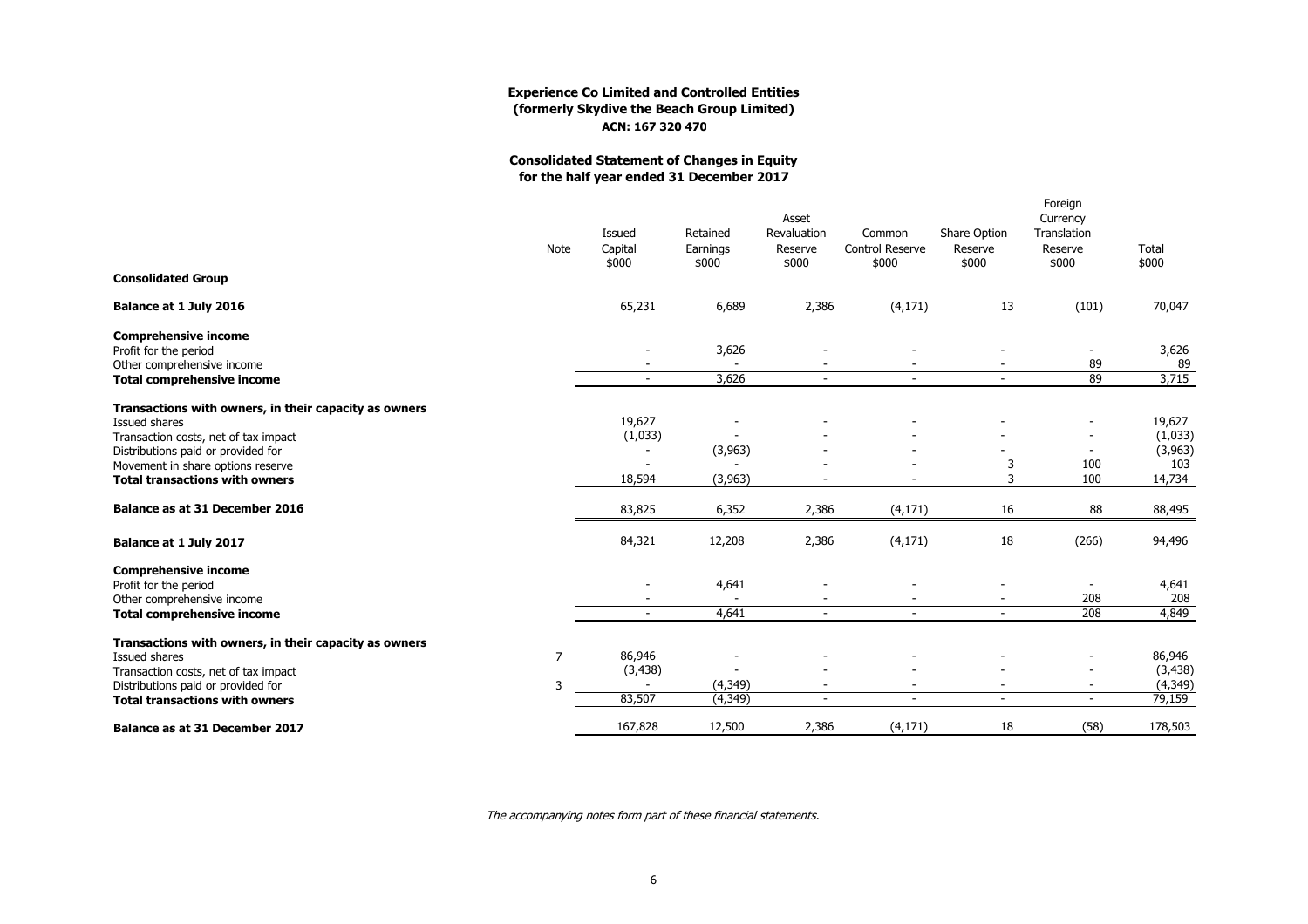## **Consolidated Statement of Cash Flows for the half year ended 31 December 2017**

|                                                                                    | <b>Note</b> | <b>Consolidated Group</b><br>Half Year Ended<br>31 December 2017<br>\$000 | <b>Half Year Ended</b><br>31 December 2016<br>\$000 |
|------------------------------------------------------------------------------------|-------------|---------------------------------------------------------------------------|-----------------------------------------------------|
| Cash flows from operating activities<br>Receipts from customers (inclusive of GST) |             | 65,295                                                                    | 37,697                                              |
| Interest received                                                                  |             | 37                                                                        | 106                                                 |
| Payments to suppliers and employees (inclusive of GST)                             |             | (56, 877)                                                                 | (29,092)                                            |
| Finance costs                                                                      |             | (894)                                                                     | (405)                                               |
| Income tax paid                                                                    |             | (2,538)                                                                   | (1,767)                                             |
| Net cash provided by operating activities                                          |             | 5,022                                                                     | 6,539                                               |
| Cash flows from investing activities                                               |             |                                                                           |                                                     |
| Payments for property, plant and equipment                                         |             | (15, 825)                                                                 | (11, 673)                                           |
| Payments for business acquisitions                                                 |             | (69, 558)                                                                 | (15, 922)                                           |
| Loans to related parties                                                           |             | (500)                                                                     |                                                     |
| Investments in related parties                                                     |             | (500)                                                                     |                                                     |
| Cash acquired in business acquisitions                                             |             | 1,897                                                                     | 610                                                 |
| Net cash used in investing activities                                              |             | (84, 486)                                                                 | (26, 985)                                           |
| <b>Cash flows from financing activities</b>                                        |             |                                                                           |                                                     |
| Proceeds from issued capital                                                       |             | 80,946                                                                    | 19,626                                              |
| Transaction costs associated with share issue                                      |             | (3,438)                                                                   | (1,033)                                             |
| Dividends paid                                                                     |             | (4,349)                                                                   | (3,963)                                             |
| Repayment of borrowings                                                            |             | (2,071)                                                                   | (1,213)                                             |
| Proceeds from borrowings                                                           |             | 13,447                                                                    | 4,579                                               |
| Net cash provided by financing activities                                          |             | 84,535                                                                    | 17,996                                              |
| Net increase / (decrease) in cash held                                             |             | 5,071                                                                     | (2,450)                                             |
| Cash at beginning of the period                                                    |             | 9,490                                                                     | 12,819                                              |
| Effects of exchange rate on cash and cash equivalents                              |             | (96)                                                                      |                                                     |
| Cash at end of the period                                                          | 2           | 14,465                                                                    | 10,369                                              |

The accompanying notes form part of these financial statements.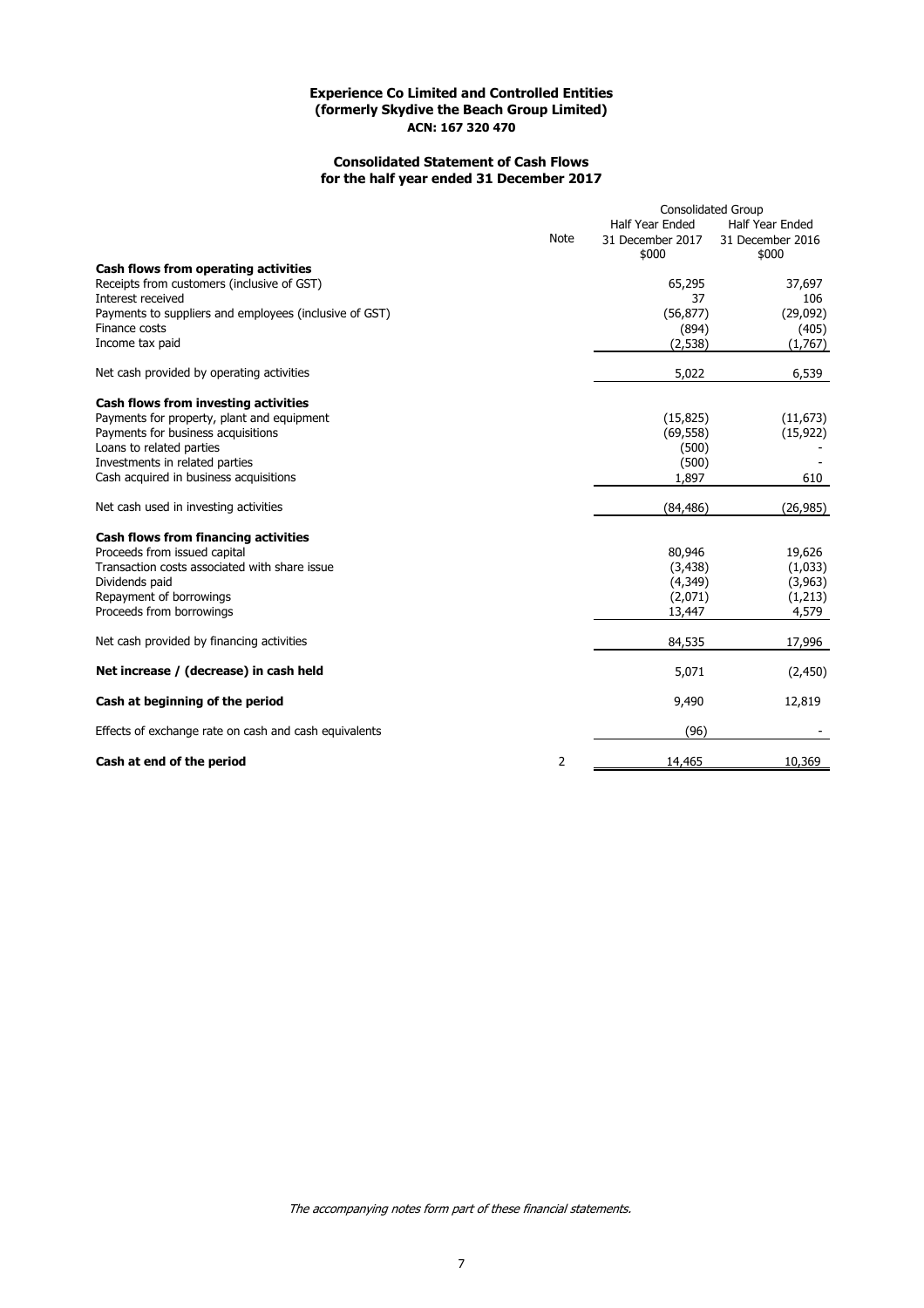#### **Notes to the consolidated financial statements for the half year ended 31 December 2017**

#### **1 Significant Accounting Policies**

#### Statement of compliance

The half-year financial report is a general purpose financial report prepared in accordance with the Corporations Act 2001 and AASB 134 Interim Financial Reporting. Compliance with AASB 134 ensures compliance with International Financial Reporting Standard IAS 34 Interim Financial Reporting. The half-year report does not include notes of the type normally included in an annual financial report and shall be read in conjunction with the most recent annual financial report.

#### Basis of preparation

The condensed consolidated financial statements have been prepared on the basis of historical cost, except for the revaluation of certain non-current assets and financial instruments. Cost is based on the fair values of the consideration given in exchange for assets. All amounts are presented in Australian dollars, unless otherwise noted.

The accounting policies and methods of computation adopted in the preparation of the half-year financial report are consistent with those adopted and disclosed in the Company's 30 June 2017 annual financial report for the financial year ended 30 June 2017. These accounting policies are consistent with Australian Accounting<br>Standards and with International Financial Reporting Standar

#### Comparative Figures

When required by Accounting Standards, comparative figures have been adjusted to conform to changes in presentation for the current financial year.

#### **Critical Accounting Judgements, Estimates and Assumptions**

The preparation of the interim financial report requires management to make judgements, estimates and assumptions that affect the application of accounting policies and the amount of assets, liabilities, income and expenses. The estimates and associated assumptions are based on historical experience and various other factors that are believed to be reasonable under the circumstances, the results of which form the basis for making the judgements about carrying values of assets and liabilities that are not readily apparent from other sources. All critical accounting estimates and judgements are consistent with those applied and included in the annual financial report for the year ended 30 June 2017.

The Group has adopted all of the new and revised Standards and Interpretations issued by the Australian Accounting Standards Board (the AASB) that are relevant to their operations and effective for the current period.

The adoption of all the new and revised Standards and Interpretations has not resulted in any changes to the Group's accounting policies and did not have any significant impact on the amounts reported for the current or prior periods.

#### Provisional amounts in respect of acquisitions

During the half year period ended 31 December 2017, Experience Co Limited made a number of acquisitions as disclosed in note 4. AASB 3, Business Combinations, confirms that if the initial accounting for a business combination is incomplete by the end of the reporting period in which the combination occurs, the acquirer shall report in its financial statements provisional amounts for the items for which the accounting is incomplete.

Consolidated Group The initial accounting and Purchase Price Allocation for the acquisition remains incomplete and consequently the Board has resolved to include provisional amounts in respect of the acquisition for the half year ended 31 December 2017. The actual results may differ materially for these original estimates for the Provisional Amounts.

|                                                                                                                  | consonauca oroap |           |  |
|------------------------------------------------------------------------------------------------------------------|------------------|-----------|--|
|                                                                                                                  | 31-Dec-17        | 30-Jun-17 |  |
|                                                                                                                  | \$000            | \$000     |  |
| 2 Reconciliation of Cash and Cash Equivalents                                                                    |                  |           |  |
| Cash at the end of the period as shown in the statement of cashflows is reconciled to the items in the statement |                  |           |  |

| of financial position as follows: |        |       |
|-----------------------------------|--------|-------|
| Cash on hand                      | 41     | 26    |
| Cash at bank                      | 14,424 | 9.464 |
|                                   | 14,465 | 9,490 |
|                                   |        |       |

#### **3 Dividends**

A final fully franked dividend of \$0.01 per share was paid on 29 September 2017 out of retained profits at 30 June 2017, amounting to \$4,348,777

No other dividends have been paid or declared.

#### **4 Acquisition of Controlled Entities**

(i) On 21 July 2017, Experience Co Limited acquired Byron Bay Ballooning Pty Ltd, being a company registered and trading within Australia, for the consideration of \$800,000.

| Fair value of purchase consideration:            | \$000 |
|--------------------------------------------------|-------|
| Cash                                             | 800   |
| Assets and liabilities held at acquisition date: |       |
| - Current assets                                 | 6     |
| - Non-current assets                             | 52    |
| - Current liabilities                            | (126) |
|                                                  | (68)  |
|                                                  |       |
| Goodwill and other intangible assets             | 868   |

(ii) On 18 September 2017 Experience Co Limited acquired Air Vistas Pty Ltd (trading as Wine Country Ballooning), being a company registered and trading in Australia, for the consideration of \$350,000.

| Fair value of purchase consideration:            |      |
|--------------------------------------------------|------|
| Cash                                             | 350  |
| Assets and liabilities held at acquisition date: |      |
| - Current assets                                 | 10   |
| - Non-current assets                             | 70   |
| - Current liabilities                            | ۰    |
| - Non-current liabilities                        | (40) |
|                                                  | 40   |
|                                                  |      |
| Goodwill and other intangible assets             | 310  |

8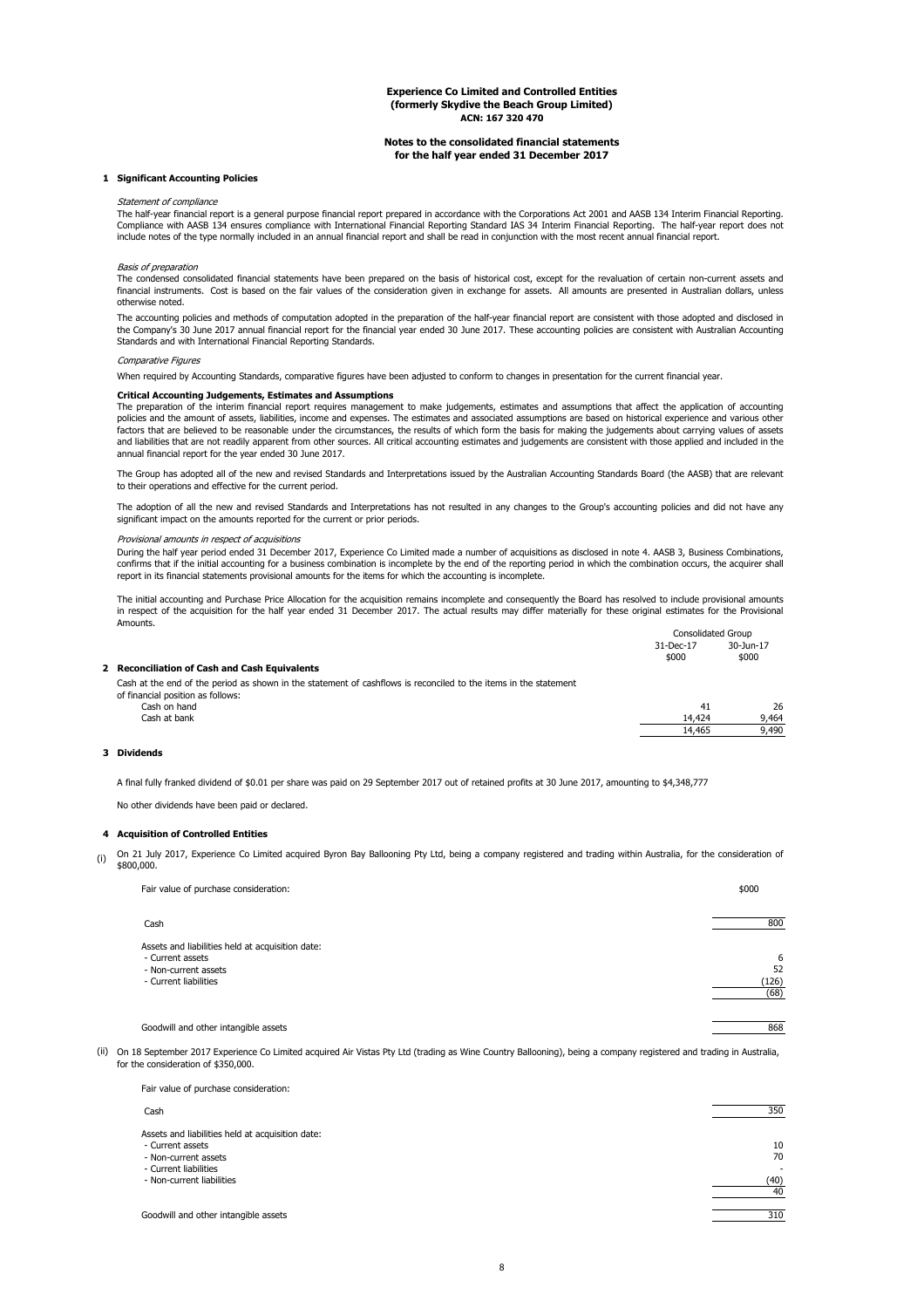#### **Notes to the consolidated financial statements for the half year ended 31 December 2017**

#### **4 Acquisition of Controlled Entities (continued)**

(iii) On 1 November 2017, Experience Co Limited, acquired GBR Helicopters Pty Ltd and GBRH Holdings Pty Ltd, being two companies registered and trading within Australia, for the consideration of \$19,600,000, including the

| 16,600<br>1,000 |
|-----------------|
| 2,000           |
| (1,853)         |
| (8, 353)        |
| 9,394           |
|                 |
| 2,596           |
| 14,418          |
| (5,053)         |
| (6, 383)        |
| 5,578           |
| 3,816           |
|                 |

(iv) On 28 November 2017 Experience Co Limited acquired Blue Ocean Productions Pty Ltd, a company registered in Australia. Consideration for the acquisition was \$350,000.

| Fair value of purchase consideration:                   |     |
|---------------------------------------------------------|-----|
| Cash                                                    | 350 |
| Assets held at acquisition date<br>- non current assets | 25  |
| Goodwill and other Intangible Assets                    | 325 |

(v) On 13 December 2017, Experience Co Limited acquired Big Cat Green Island Cruises Pty Ltd, being a company registered and trading within Australia, for the consideration of \$38,070,000.

Fair value of purchase consideration:

| Cash<br>Shares issued in Experience Co limited<br>Working Capital Adjustment                 | 33,070<br>5,000<br>608<br>38,678 |
|----------------------------------------------------------------------------------------------|----------------------------------|
| Assets and liabilities held at acquisition date:<br>- Current assets<br>- Non-current assets | 3,651<br>11,680                  |
| - Current liabilities<br>- Non-current liabilities                                           | (2, 572)<br>(3, 416)<br>9,343    |
| Goodwill and other intangible assets                                                         | 29,335                           |

<sup>(vi)</sup> On 19 December 2017, Experience Co Limited acquired the business Tropical Journeys, a business trading within Australia, for the consideration of \$18,000,000, including the purchase of loan accounts of \$4,659,959. T

Fair value of purchase consideration:

| Cash<br>Loans acquired                                                                                                                             | 18,000<br>(4,660)<br>13,340                   |
|----------------------------------------------------------------------------------------------------------------------------------------------------|-----------------------------------------------|
| Assets and liabilities held at acquisition date:<br>- Current assets<br>- Non-current assets<br>- Current liabilities<br>- Non-current liabilities | 1,533<br>11,999<br>(6, 191)<br>(720)<br>6,621 |
| Goodwill and other intangible assets                                                                                                               | 6,719                                         |

vii) On 1 September 2017, Experience Co Limited paid an amount of \$468,537 to the vendors of Reef Magic Cruises Pty Ltd. This payment was a fulfillment of an obligation in accordance with the sale and purchase agreement fo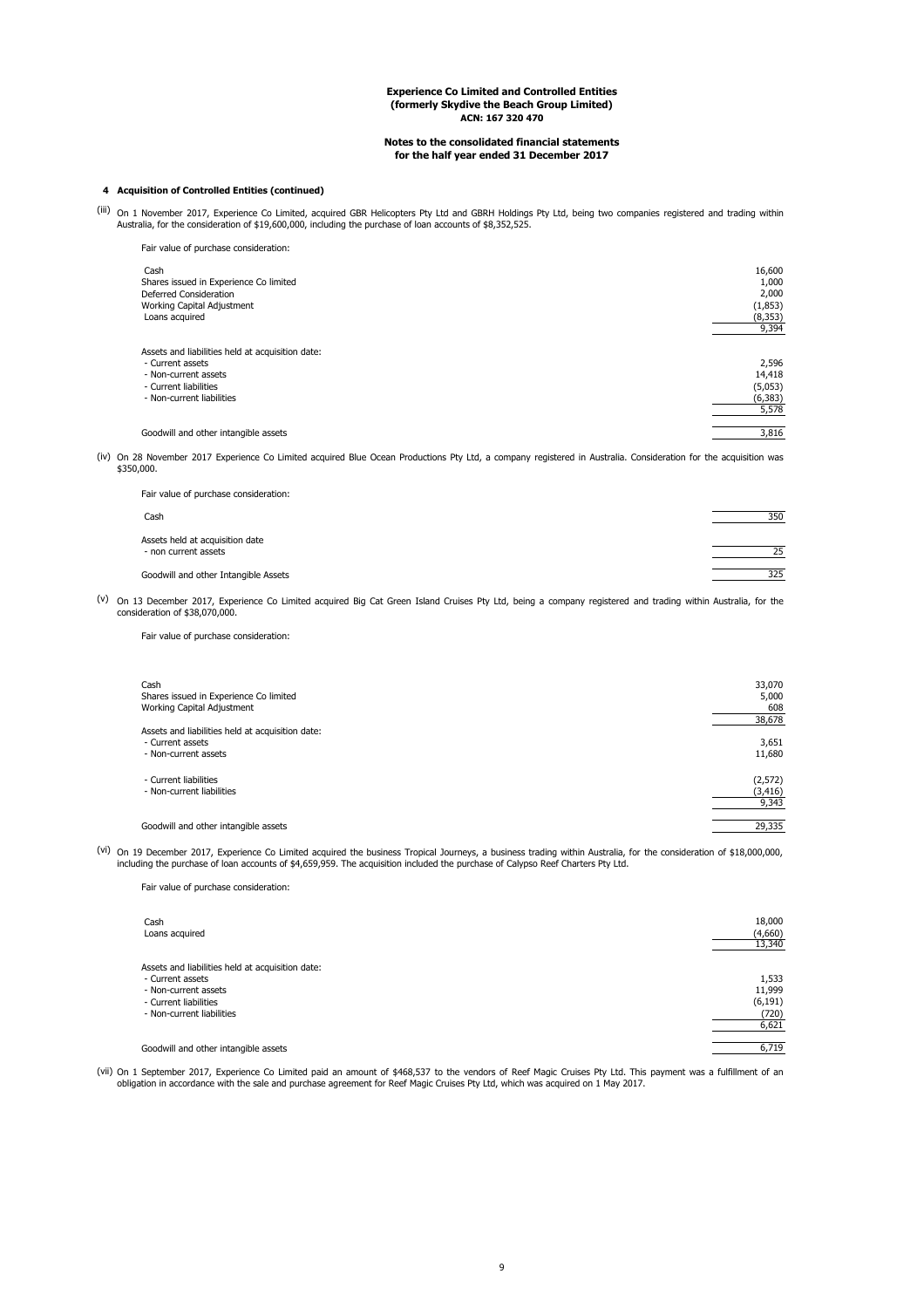#### **Notes to the consolidated financial statements for the half year ended 31 December 2017**

## **5 Property, Plant and Equipment**

|                                     | <b>Consolidated Group</b> |           |
|-------------------------------------|---------------------------|-----------|
|                                     | As at                     | As at     |
|                                     | 31-Dec-17                 | 30-Jun-17 |
|                                     | \$000                     | \$000     |
| Plant and equipment:                |                           |           |
| At cost                             | 11,681                    | 9,647     |
| Accumulated depreciation            | (3, 101)                  | (2,305)   |
|                                     | 8,580                     | 7,342     |
| Leasehold improvements:             |                           |           |
| At cost                             | 2,780                     | 1,986     |
| Accumulated depreciation            | (886)                     | (616)     |
|                                     | 1.894                     | 1,370     |
| Aircraft:                           |                           |           |
| At revalued amounts                 | 72,169                    | 48,773    |
| Accumulated depreciation            | (7, 388)                  | (5,667)   |
|                                     | 64.781                    | 43,105    |
| Motor vehicles:                     |                           |           |
| At cost                             | 5,290                     | 4,019     |
| Accumulated depreciation            | (1, 159)                  | (900)     |
|                                     | 4.131                     | 3,119     |
| Office equipment:                   |                           |           |
| At cost                             | 1,424                     | 1,179     |
| Accumulated depreciation            | (771)                     | (648)     |
|                                     | 653                       | 531       |
| Land and buildings:                 |                           |           |
| At cost                             | 9,793                     | 4,189     |
| Accumulated depreciation            | (128)                     | (70)      |
|                                     | 9,665                     | 4,119     |
| Vessels:                            |                           |           |
| At cost                             | 31,846                    | 9,285     |
| Accumulated depreciation            | (496)                     | (134)     |
|                                     | 31,350                    | 9,151     |
| <b>Floating Docks</b>               |                           |           |
| At cost                             | 1,793                     | 1,656     |
| Accumulated depreciation            | (122)                     | (22)      |
|                                     | 1,670                     | 1,634     |
|                                     |                           |           |
| Total property, plant and equipment | 122,724                   | 70,370    |

## **a) Movements in Carrying Amounts**

|                                         | Plant &<br>Equipment | Leasehold<br>Improvements | Aircraft | <b>Motor Vehicles</b> | Office<br>Equipment | Land and<br>buildings | Vessels | <b>Floating Docks</b> | Total   |
|-----------------------------------------|----------------------|---------------------------|----------|-----------------------|---------------------|-----------------------|---------|-----------------------|---------|
| Opening balance                         | 7.342                | 1,370                     | 43,105   | 3,119                 | 531                 | 4.119                 | 9.151   | 1,634                 | 70,370  |
| Additions through business combinations | 747                  | 706                       | 14,290   | 508                   | 103                 | 1,600                 | 22,467  | 51                    | 40,472  |
| <b>Additions</b>                        | 1,287                | 88                        | 9,107    | 763                   | 142                 | 4,004                 | 94      | 85                    | 15,570  |
| Depreciation expense                    | (796)                | (270)                     | (1,721)  | (259)                 | (123)               | (58)                  | (362)   | (99)                  | (3,688) |
| Closing balance                         | 8.580                | 1,894                     | 64,781   | 4,131                 | 653                 | 9,665                 | 31,350  | 1,670                 | 122.724 |

#### **6 Intangible Assets**

| <b>Intangible Assets</b>                                                                | <b>Consolidated Group</b>       |                                |
|-----------------------------------------------------------------------------------------|---------------------------------|--------------------------------|
|                                                                                         | As at<br>31-Dec-17<br>\$000     | As at<br>30-Jun-17<br>\$000    |
| Goodwill:<br>Cost<br>Accumulated impaired losses                                        | 30,917                          | 18,828                         |
|                                                                                         | 30,917                          | 18,828                         |
| Leases & Licences:<br>Cost<br>Accumulated amortisation and impairment losses            | 15,389<br>(198)<br>15,191       | 6,131<br>(198)<br>5,933        |
| Trademarks:<br>Cost<br>Accumulated amortisation and impairment losses                   | 15,594                          | 9,805                          |
| Computer software:<br>Cost<br>Accumulated amortisation and impairment losses            | 15,594<br>1,328<br>(962)<br>367 | 9,805<br>1,207<br>(839)<br>368 |
| Customer relationships and other intangible assets:<br>Cost<br>Accumulated amortisation | 28,436<br>(1, 462)<br>26,974    | 14,073<br>(1,048)<br>13,025    |
| Total intangibles                                                                       | 89,043                          | 47,959                         |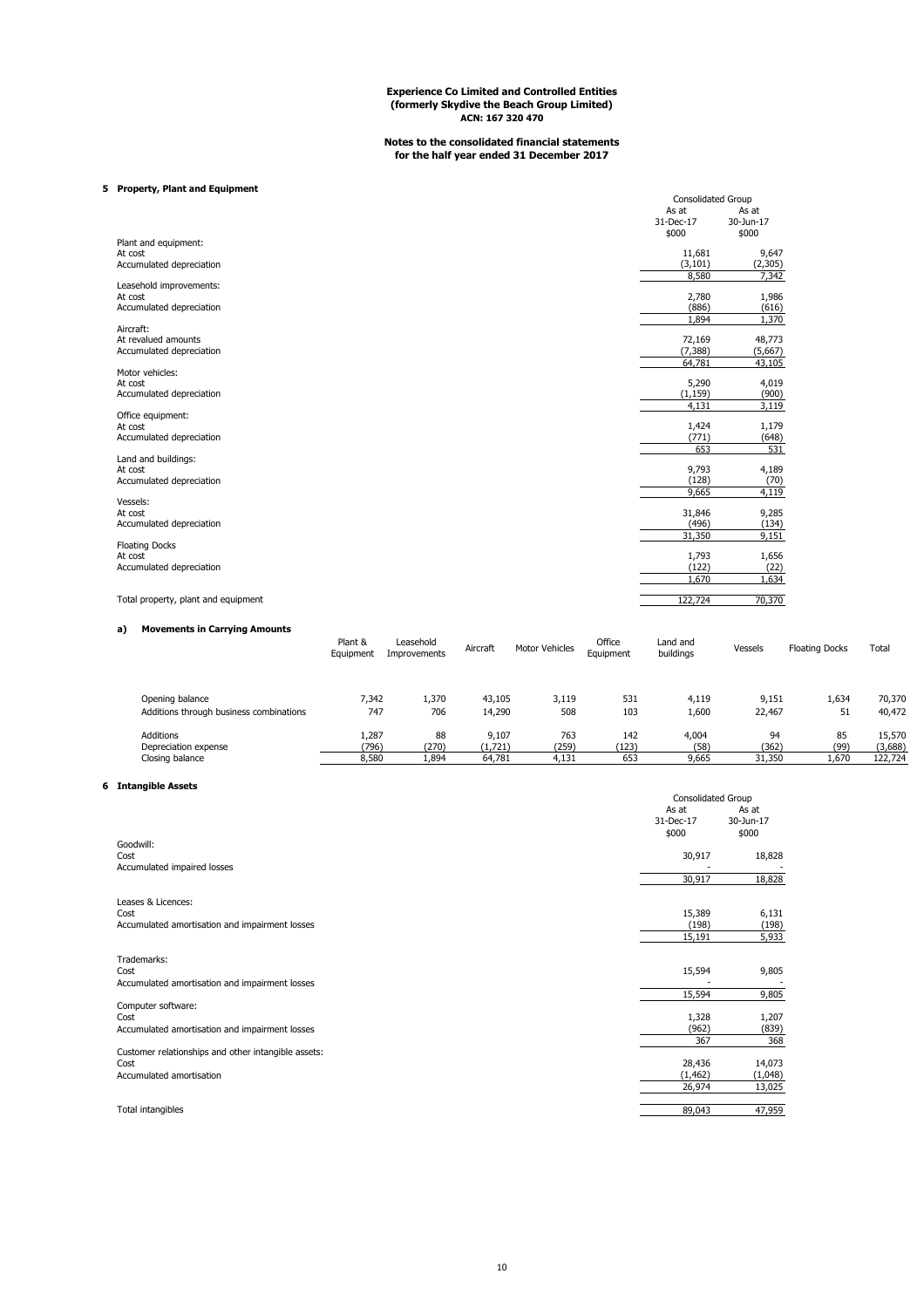#### **Notes to the consolidated financial statements for the half year ended 31 December 2017**

#### **6 Intangible Assets (Continued)**

#### **a) Movements in Carrying Amounts**

|                                         |          |          |                          |          | Customer          |        |
|-----------------------------------------|----------|----------|--------------------------|----------|-------------------|--------|
|                                         |          | Leases & |                          | Computer | relationships and |        |
|                                         | Goodwill | Licences | Trademarks               | Software | other             | Total  |
|                                         | \$000    | \$000    | \$000                    | \$000    | \$000             | \$000  |
| Opening balance                         | 18,828   | 5,933    | 9,805                    | 368      | 13,025            | 47,959 |
| Additions through business combinations | 11.689   | 9,658    | 5.734                    | $\,$     | 14,293            | 41,374 |
| <b>Additions</b>                        |          | ٠        | 55                       | 128      | 70                | 253    |
| Transfers between classes               | 400      | (400)    | $\overline{\phantom{a}}$ | $\,$     | $\sim$            | ۰      |
| Amortisation expense                    |          |          |                          | (129)    | (414)             | (543)  |
| Closing balance                         | 30.917   | 15.191   | 15,594                   | 367      | 26.974            | 89,043 |
|                                         |          |          |                          |          |                   |        |

#### **7 Issued Capital**

|                                                                 | <b>Consolidated Group</b>   |                             |
|-----------------------------------------------------------------|-----------------------------|-----------------------------|
|                                                                 | As at<br>31-Dec-17<br>\$000 | As at<br>30-Jun-17<br>\$000 |
| 555,811,840 (June 2017: 434,877,669) fully paid ordinary shares | 167.828                     | 84,321                      |
|                                                                 | No.                         | No.                         |
| At the beginning of the reporting period                        | 434,877,669                 | 396,301,350                 |
| Shares issued during the period                                 | 120.934.171                 | 38,576,319                  |
| Balance at the end of the reporting period                      | 555.811.840                 | 434,877,669                 |
|                                                                 |                             |                             |

On 10 October 2017 30,304,000 shares were issued at \$0.66 each to institutional investors.

On 3 November 2017 1,515,152 shares were issued at \$0.66 each as part of the GBR Helicopters Pty Ltd acquisition.

On 4 December 2017 77,102,361 shares were issued at \$0.74 each to institutional investors on the basis of 3 shares for every 17 shares held.

On 4 December 2017 5,255,901 shares were issued at \$0.74 each to retail investors on the basis of 3 shares for every 17 shares held.

On 13 December 2017 6,756,757 shares were issued at \$0.74 each as part of the Big Cat Green Island Reef Cruises Pty Ltd acquisition.

#### **8 Segment information**

#### **Identification of reportable segments**

The Group has identified its operating segments based on the internal reports that are reviewed and used by the board of directors (who are identified as the chief operating decision makers) in assessing performance and in determining the allocation of resources.

The Group's financial performance is examined primarily from an activities perspective and operating segments have therefore been determined on the same basis.

The Group has identified the following reportable operational segments:

- Skydive Operations
- Other Adventure Experiences

The following is an analysis of the Group's revenue and results by reportable operating segment for the period under review:

#### **(i) Operating Segment information**

|                                                                      |                  | Other<br>Adventure | <b>Intersegment</b><br>eliminations / |         |
|----------------------------------------------------------------------|------------------|--------------------|---------------------------------------|---------|
|                                                                      | <b>Skydiving</b> | <b>Experiences</b> | unallocated                           | Total   |
| 31 December 2017                                                     | \$000            | \$000              | \$000                                 | \$000   |
| Revenue                                                              |                  |                    |                                       |         |
| Sales to external customers                                          | 38,724           | 20,497             | 19                                    | 59,240  |
| Inter-segment sales                                                  |                  |                    |                                       |         |
| Total sales revenue                                                  | 38,724           | 20,497             | 19                                    | 59,240  |
| Other income                                                         | 113              | 387                |                                       | 500     |
| <b>Total Revenue</b>                                                 | 38,837           | 20,884             | 19                                    | 59,740  |
| <b>EBIDTA</b>                                                        | 12,211           | 4,839              |                                       | 17,050  |
| Depreciation and amortisation                                        | (3,379)          | (852)              |                                       | (4,231) |
| Finance costs                                                        | (894)            |                    | ٠                                     | (894)   |
| Net profit before tax from continuing operations                     | 7,938            | 3,987              | ٠                                     | 11,925  |
| Reconciliation of segment result to group net profit/loss before tax |                  |                    |                                       |         |
| Segment net profit from continuing operations before tax             | 7,513            | 4,412              | ۰.                                    | 11,925  |
| <b>Unallocated items:</b>                                            |                  |                    |                                       |         |
| Shared services costs                                                |                  |                    |                                       | 5,853   |
| Net profit before tax from continuing operations                     |                  |                    |                                       | 6,072   |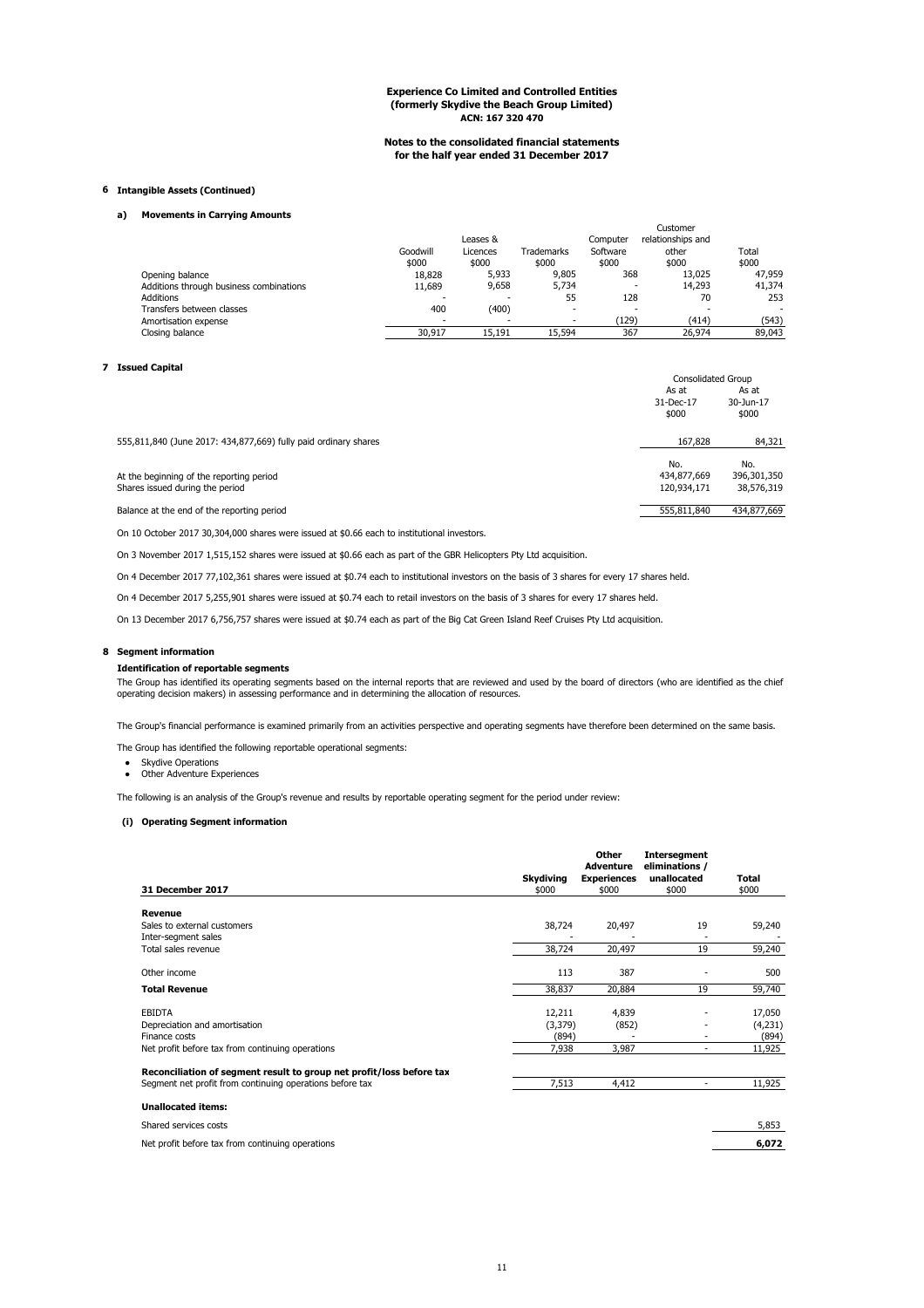#### **Notes to the consolidated financial statements for the half year ended 31 December 2017**

#### **8 Segment information (continued)**

|                                                                                                                                  | <b>Skydiving</b>            | Other<br><b>Adventure</b><br><b>Experiences</b> | <b>Intersegment</b><br>eliminations /<br>unallocated | Total                      |
|----------------------------------------------------------------------------------------------------------------------------------|-----------------------------|-------------------------------------------------|------------------------------------------------------|----------------------------|
| 31 December 2016                                                                                                                 | \$000                       | \$000                                           | \$000                                                | \$000                      |
| Revenue<br>Sales to external customers<br>Inter-segment sales                                                                    | 36,378                      | 2,720                                           |                                                      | 39,098                     |
| Total sales revenue                                                                                                              | 36,378                      | 2,720                                           | ۰                                                    | 39,098                     |
| Other income                                                                                                                     | 89                          | 25                                              |                                                      | 114                        |
| <b>Total Revenue</b>                                                                                                             | 36,467                      | 2,745                                           | $\overline{\phantom{a}}$                             | 39,212                     |
| <b>EBIDTA</b><br>Depreciation and amortisation<br>Finance costs                                                                  | 12,106<br>(2, 569)<br>(405) | 588<br>(65)<br>٠                                |                                                      | 12,694<br>(2,634)<br>(405) |
| Net profit before tax from continuing operations                                                                                 | 9,132                       | 523                                             | ۰                                                    | 9,655                      |
| Reconciliation of segment result to group net profit/loss before tax<br>Segment net profit from continuing operations before tax | 9,142                       | 513                                             | ٠                                                    | 9,655                      |
| <b>Unallocated items:</b>                                                                                                        |                             |                                                 |                                                      |                            |
| Shared services costs                                                                                                            |                             |                                                 |                                                      | 4,522                      |
| Net profit before tax from continuing operations                                                                                 |                             |                                                 |                                                      | 5,133                      |

Shared services costs are primarily head office costs borne by the group that are not allocated to operating segments as they are deemed costs that can not be<br>accurately allocated. They include head office payroll costs, s

|                       | <b>Skydiving</b> | Other<br><b>Adventure</b><br><b>Experiences</b> | <b>Total</b> |
|-----------------------|------------------|-------------------------------------------------|--------------|
| 31 December 2017      | \$000            | \$000                                           | \$000        |
| <b>Segment Assets</b> | 224,362          | 26,964                                          | 251,325      |
|                       |                  |                                                 |              |
| Segment Liabilities   | 51,379           | 21,442                                          | 72,822       |
|                       |                  | 0 <sub>ther</sub>                               |              |

|                       | <b>Skydiving</b> | vuel<br><b>Total</b><br><b>Adventure</b><br><b>Experiences</b> |         |  |  |
|-----------------------|------------------|----------------------------------------------------------------|---------|--|--|
| 30 June 2017          | \$000            | \$000                                                          | \$000   |  |  |
| <b>Segment Assets</b> | 129,716          | 9,864                                                          | 139,580 |  |  |
| Segment Liabilities   | 37,966           | 7.118                                                          | 45,084  |  |  |

#### **9 Segment information**

#### **Identification of reportable segments**

The Group has identified two geographical segments, Australia and New Zealand.

The following is an analysis of the Group's revenue and non current assets per geographical segment for the period under review:

| <b>Segment performance</b>             |                           |                             |                |
|----------------------------------------|---------------------------|-----------------------------|----------------|
| 31 December 2017                       | <b>Australia</b><br>\$000 | <b>New Zealand</b><br>\$000 | Total<br>\$000 |
|                                        |                           |                             |                |
| Revenue<br>Sales to external customers | 46,258                    | 12,981                      | 59,239         |
|                                        | 46,258                    | 12,981                      | 59,239         |
| 31 December 2016                       |                           |                             |                |
|                                        |                           |                             |                |
| Revenue<br>Sales to external customers | 27,147                    | 11,951                      | 39,098         |
| <b>Non Current Segment Assets</b>      |                           |                             |                |
| 31 December 2017                       |                           |                             |                |
| Non Current Segment assets             | 190,244                   | 26,028                      | 216,273        |
|                                        | 190,244                   | 26,028                      | 216,273        |
| 30 June 2017                           |                           |                             |                |
| Non Current Segment assets             | 91,889                    | 27,631                      | 119,520        |
|                                        | 91,889                    | 27,631                      | 119,520        |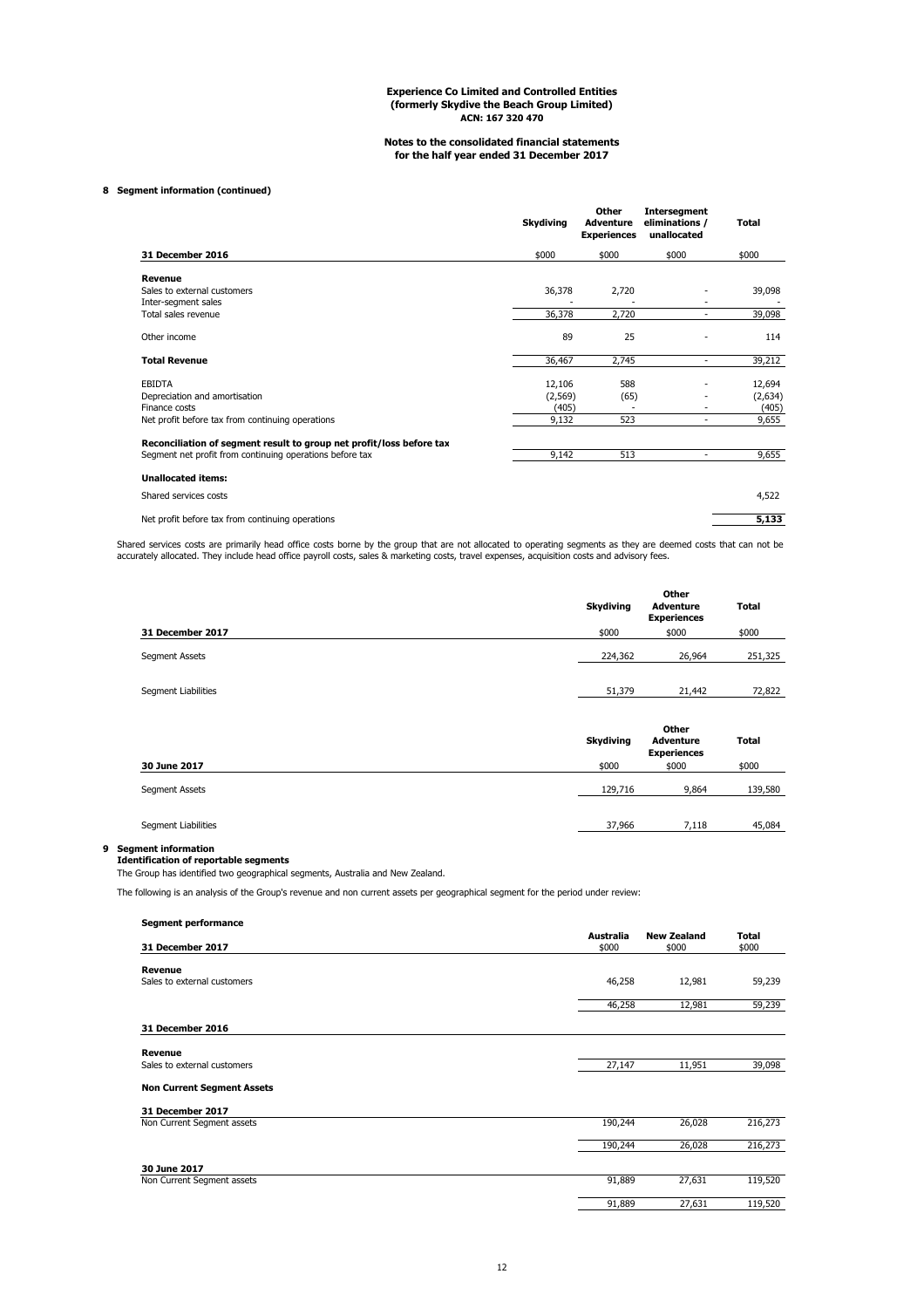#### **Notes to the consolidated financial statements for the half year ended 31 December 2017**

#### **10 Fair Value Measurements**

The Group measures and recognises the aircraft assets at fair value on a recurring basis after initial recognition.

The Group subsequently measures some items of freehold land and buildings at fair value on a non-recurring basis.

## (a) Fair value hierarchy

AASB 13: Fair Value Measurement requires the disclosure of fair value information by level of the fair value hierarchy, which categorises fair value measurements into one of three possible levels based on the lowest level that an input that is significant to the measurement can be categorised into as follows:

Level 1<br>Measurements based on quoted prices (unadjusted) in active markets for identical assets or liabilities that the entity can access at the measurement date.

<u>Level 2</u><br>Measurements based on inputs other than quoted prices included in Level 1 that are observable for the asset or liability, either directly or indirectly.

#### Level 3

Measurements based on unobservable inputs for the asset or liability.

The fair values of assets and liabilities that are not traded in an active market are determined using one or more valuation techniques. These valuation techniques<br>maximise, to the extent possible, the use of observable ma included in Level 2. If one or more significant inputs are not based on observable market data, the asset or liability is included in Level 3.

#### **Valuation techniques**

The Group elects to use external valuation experts where possible. The Group selects a valuation technique that is appropriate in the circumstances and for which sufficient data is available to measure fair value. The availability of sufficient and relevant data primarily depends on the specific characteristics of the asset or liability being measured. The valuation techniques selected by the Group are consistent with one or more of the following valuation approaches:

 - Market approach: valuation techniques that use prices and other relevant information generated by market transactions for identical or similar assets or liabilities. - Income approach: valuation techniques that convert estimated future cash flows or income and expenses into a single discounted present value. - Cost approach: valuation techniques that reflect the current replacement cost of an asset at its current service capacity.

Each valuation technique requires inputs that reflect the assumptions that buyers and sellers would use when pricing the asset or liability, including assumptions about risks. When selecting a valuation technique, the Group gives priority to those techniques that maximise the use of observable inputs and minimise the use of unobservable inputs. Inputs that are developed using market data (such as publicly available information on actual transactions) and reflect the assumptions that buyers and sellers would generally use when pricing the asset or liability are considered observable, whereas inputs for which market data are not available and therefore are developed using the best information available about such assumptions are considered unobservable.

The following tables provide the fair values of the Group's assets and liabilities measured and recognised on a recurring basis after initial recognition and their categorisation within the fair value hierarchy. 31 December 2017

|                                                                          | <b>JI DECENTER ZUIT</b> |         |         |        |
|--------------------------------------------------------------------------|-------------------------|---------|---------|--------|
| Recurring fair value measurements                                        | Level 1                 | Level 2 | Level 3 | Total  |
| Non-financial assets                                                     | \$000                   | \$000   | \$000   | \$000  |
| Aircraft                                                                 |                         |         | 64,781  | 64.781 |
| Vessels                                                                  |                         |         | 31,846  | 31,846 |
| Total non-financial assets recognised at fair value on a recurring basis |                         |         | 96.627  | 96.627 |
| Total non-financial assets recognised at fair value                      |                         |         | 96.627  | 96.627 |
| (b) Valuation techniques and inputs used to measure Level 3 fair values  |                         |         |         |        |

|                      | Fair Value (\$) at 31 December 2017 |                                                                           |                                                                                                                       |
|----------------------|-------------------------------------|---------------------------------------------------------------------------|-----------------------------------------------------------------------------------------------------------------------|
| Description          |                                     | Valuation technique(s)                                                    | Inputs used                                                                                                           |
| Non-financial assets |                                     |                                                                           |                                                                                                                       |
| Aircraft equipment   | 64,781                              |                                                                           |                                                                                                                       |
| Vessels              | 31,846                              |                                                                           |                                                                                                                       |
|                      |                                     | Market approach using recent observable<br>market data for similar assets | Make and model of vessels, aircraft frame,<br>engines and other key components, maintenance<br>status, damage history |
|                      | 96 627                              |                                                                           |                                                                                                                       |

The fair value of aircraft equipment and vessels is expected to be determined at least every three years based on valuations by an independent valuer. At the end of each intervening period, the directors review the independent valuation and, when appropriate, update the fair value measurement to reflect current market<br>conditions using a range of valuation techniques, including recent

There were no changes during the period in the valuation techniques used by the Group to determine Level 3 fair values.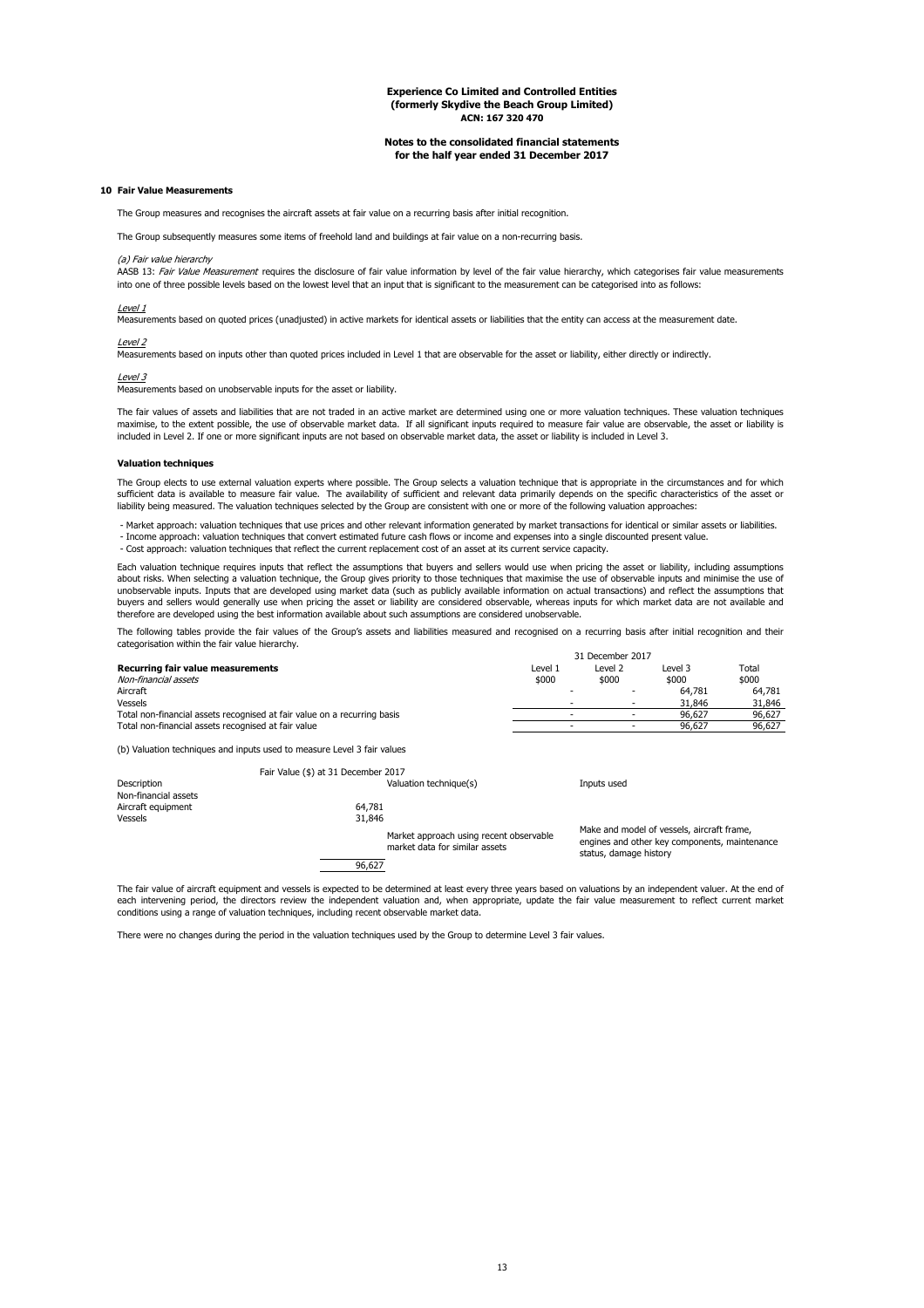## **Notes to the consolidated financial statements for the half year ended 31 December 2017**

#### **11 Borrowings**

|                                                    | <b>Consolidated Group</b> |           |
|----------------------------------------------------|---------------------------|-----------|
|                                                    | As at                     | As at     |
|                                                    | 31-Dec-17                 | 30-Jun-17 |
|                                                    | \$000                     | \$000     |
| Current                                            |                           |           |
| Bank loans                                         | 3,756                     | 87        |
| Finance lease liabilities                          | 2,014                     | 3,401     |
| Vendor finance loan                                | 2,204                     | 2,204     |
| Total current borrowings                           | 7,974                     | 5,692     |
| Non-Current                                        |                           |           |
| Bank loans                                         | 16,497                    | 15,137    |
| Finance lease liabilities                          | 16,534                    | 8,795     |
| Total non-current borrowings                       | 33,031                    | 23,932    |
| <b>Total borrowings</b>                            | 41,005                    | 29,624    |
| Total current and non-current secured liabilities: |                           |           |
| Bank loan                                          | 20,253                    | 15,224    |
| Finance lease liabilities                          | 18,548                    | 12,196    |
| Vendor finance loan                                | 2,204                     | 2,204     |
|                                                    | 41,005                    | 29,624    |

## **12 Contingent Assets and Contingent Liabilities**

The Group had no contingent assets or contingent liabilities as at 31 December 2017.

## **13 Events After the End of the Period**

No events after end of the period.

#### **14 Company Details**

1/51 Montague Street<br>NORTH WOLLONGONG NSW 2500 The registered office and principal place of business is: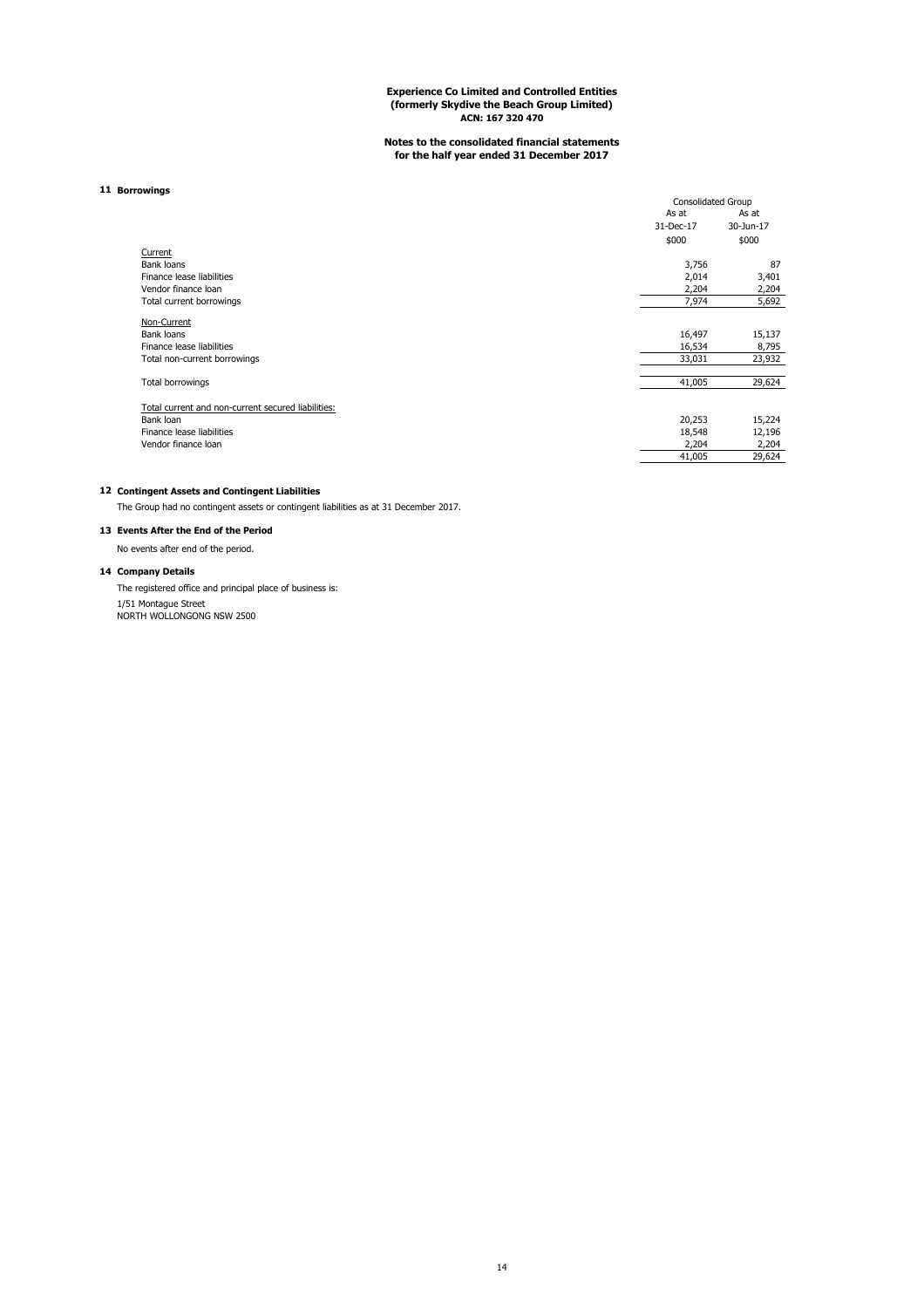## **ACN 167 320 470**

### **Directors' Declaration**

In accordance with a resolution of the directors of Experience Co Limited, the directors of the company declare that:

1. The financial statements and notes, as set out on pages 4 to 14:

(a) comply with Accounting Standard AASB 134: Interim Financial Reporting; and

(b) give a true and fair view of the consolidated entity's financial position as at 31 December 2017 and of its performance for the period ended on that date.

2. In the directors' opinion there are reasonable grounds to believe that the company will be able to pay its debts as and when they become due and payable.

**Anthony Boucaut Anthony Ritter** Managing Director Chief Executive Officer Dated: 12 February 2018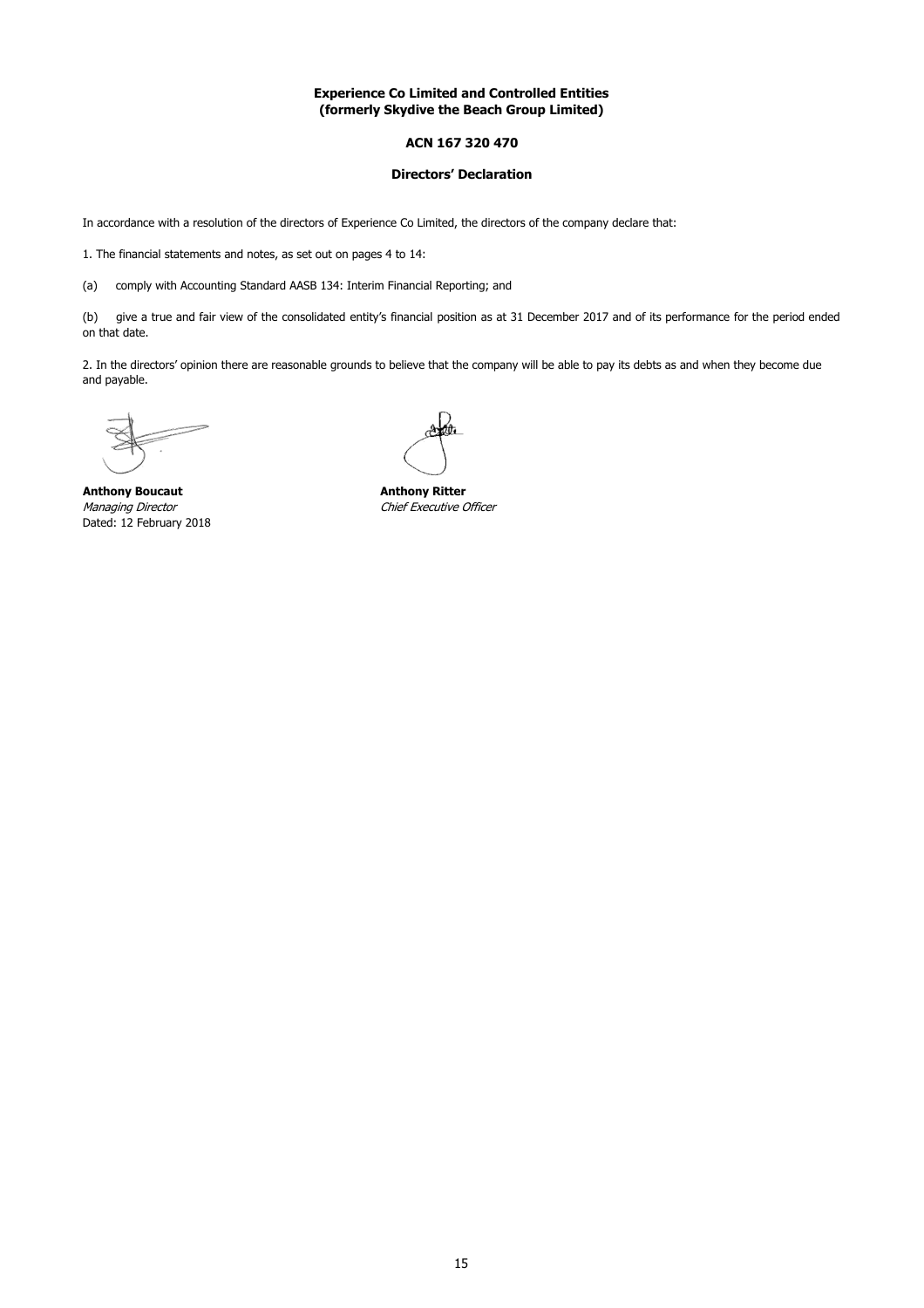

## **RSM Australia Partners**

Level 13, 60 Castlereagh Street Sydney NSW 2000 GPO Box 5138 Sydney NSW 2001

> $T + 61(0)$  2 8226 4500  $F + 61(0)$  2 8 2 2 6 4 5 0 1

> > www.rsm.com.au

## **INDEPENDENT AUDITOR'S REVIEW REPORT**

## **TO THE MEMBERS OF**

## **EXPERIENCE CO LIMITED**

## **Report on the Half-Year Financial Report**

We have reviewed the accompanying half-year financial report of Experience Co Limited which comprises the statement of financial position as at 31 December 2017, the statement of comprehensive income, statement of changes in equity and statement of cash flows for the half-year ended on that date, notes comprising a summary of significant accounting policies and other explanatory information, and the directors' declaration of the consolidated entity comprising the company and the entities it controlled at the half-year end or from time to time during the half-year.

## *Directors' Responsibility for the Half-Year Financial Report*

The directors of the consolidated entities are responsible for the preparation of the half-year financial report that gives a true and fair view in accordance with Australian Accounting Standards and the *Corporations Act 2001* and for such internal control as the directors determine is necessary to enable the preparation of the half-year financial report that is free from material misstatement, whether due to fraud or error.

## *Auditor's Responsibility*

Our responsibility is to express a conclusion on the half-year financial report based on our review. We conducted our review in accordance with Auditing Standard on Review Engagements ASRE 2410 *Review of a Financial Report Performed by the Independent Auditor of the Entity*, in order to state whether, on the basis of the procedures described, we have become aware of any matter that makes us believe that the half-year financial report is not in accordance with the *Corporations Act 2001* including: giving a true and fair view of the consolidated entity's financial position as at 31 December 2017 and its performance for the half-year ended on that date; and complying with Accounting Standard AASB 134 *Interim Financial Reporting* and the *Corporations Regulations 2001*. As the auditor of Experience Co Limited, ASRE 2410 requires that we comply with the ethical requirements relevant to the audit of the annual financial report.

A review of a half-year financial report consists of making enquiries, primarily of persons responsible for financial and accounting matters, and applying analytical and other review procedures. A review is substantially less in scope than an audit conducted in accordance with Australian Auditing Standards and consequently does not enable us to obtain assurance that we would become aware of all significant matters that might be identified in an audit. Accordingly, we do not express an audit opinion.

## THE POWER OF BEING UNDERSTOOD AUDIT | TAX | CONSULTING

RSM Australia Partnersis a member of the RSM network and trades as RSM. RSM is the trading name used by the members of the RSM network. Each member of the<br>RSM network is an independent accounting and consulting firm which RSM Australia Partners ABN 36 965 185 036

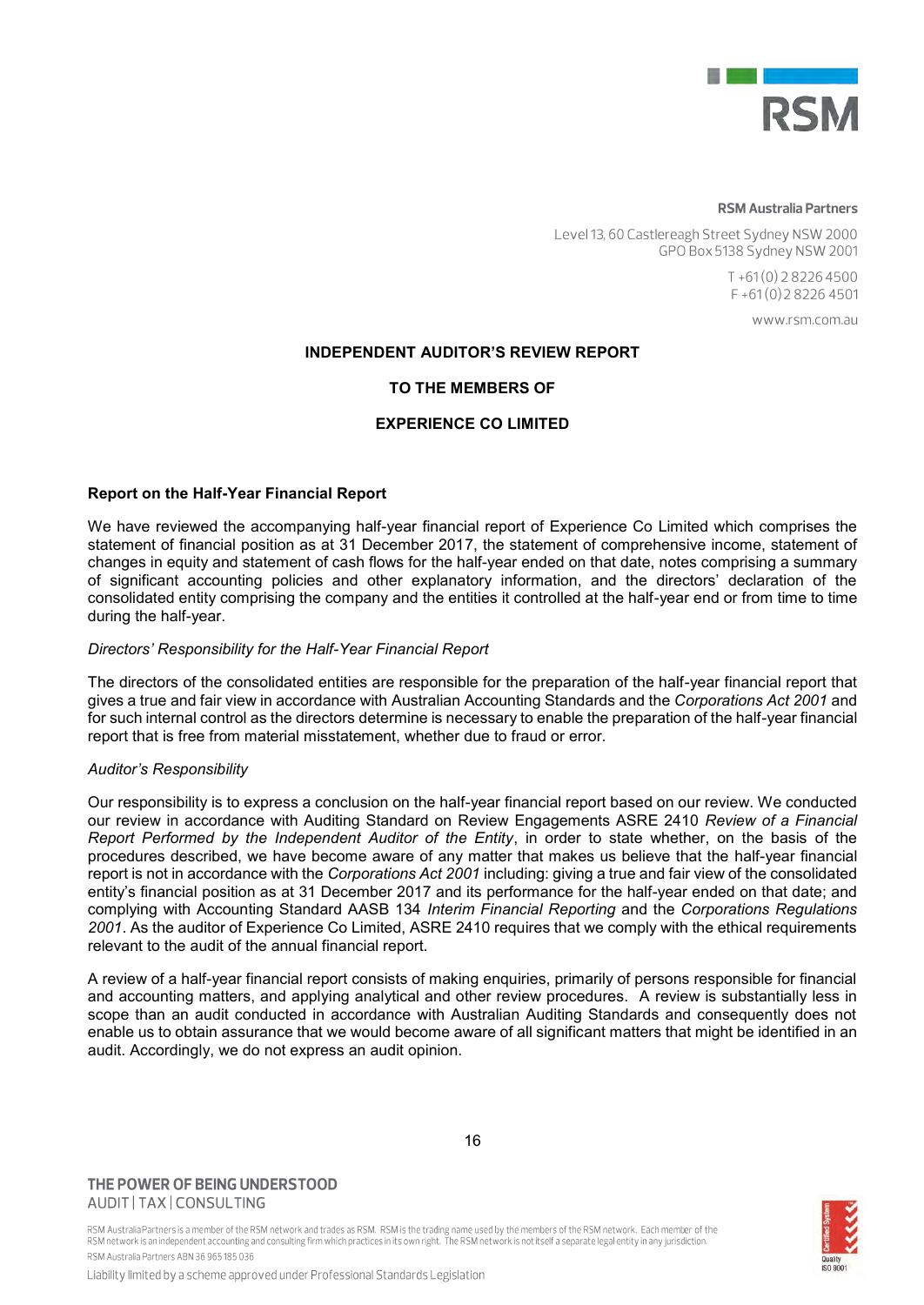

## *Independence*

In conducting our review, we have complied with the independence requirements of the *Corporations Act 2001*. We confirm that the independence declaration required by the *Corporations act 2001*, which has been given to the directors of Experience Co Limited, would be in the same terms if given to the directors as at the time of this auditor's report.

## *Conclusion*

Based on our review, which is not an audit, we have not become aware of any matter that makes us believe that the half-year financial report of Experience Co Limited is not in accordance with the *Corporations Act 2001*  including:

- (a) giving a true and fair view of the consolidated entity's financial position as at 31 December 2017 and of its performance for the half-year ended on that date; and
- (b) complying with Accounting Standard AASB 134 *Interim Financial Reporting* and *Corporations Regulations 2001*.

 $RSM$ 

## **RSM AUSTRALIA PARTNERS**

Chuwd  $rac{a}{a}$ 

Sydney, NSW<br>Dated: 12 February 2018<br>Partner Partner Dated: 12 February 2018